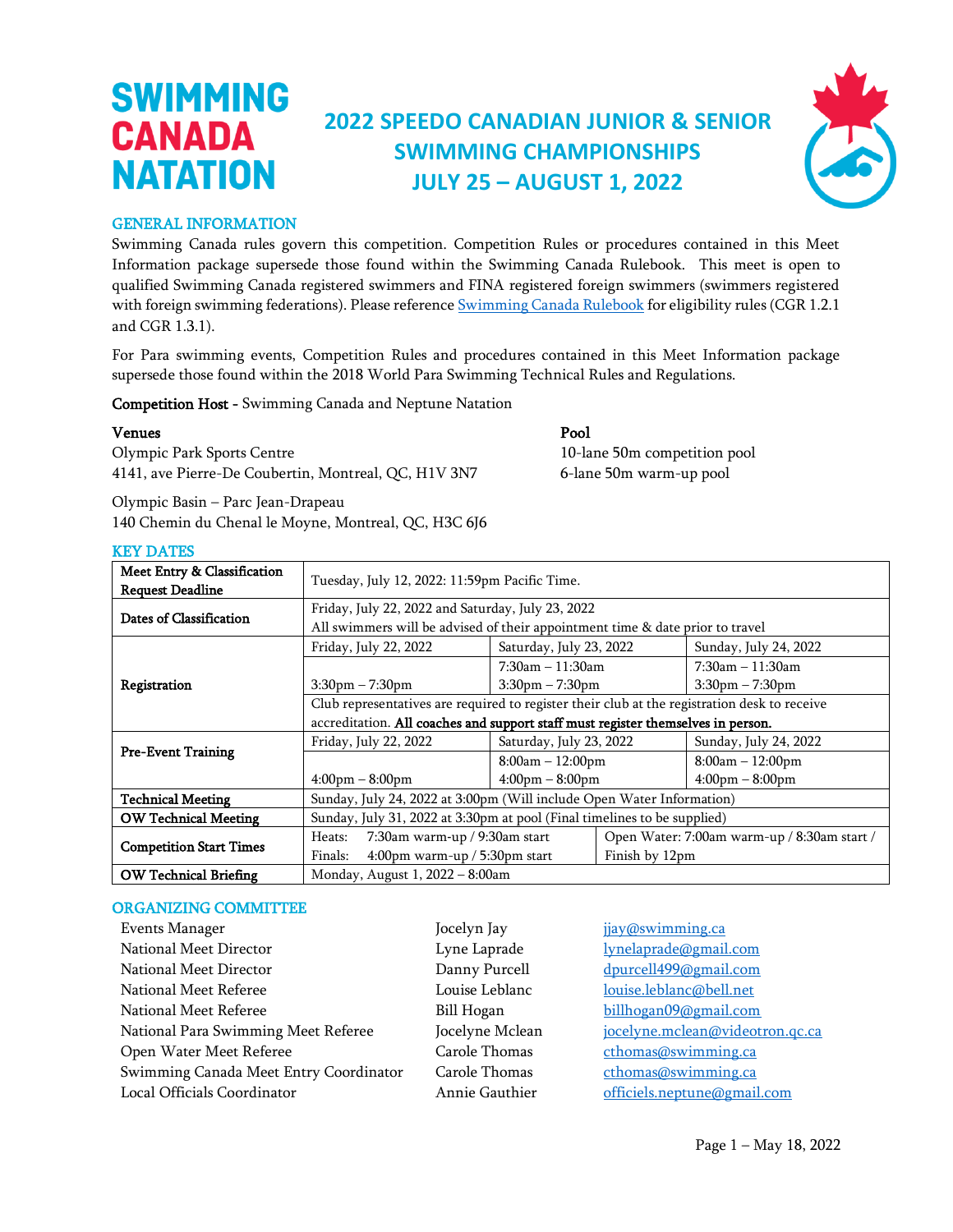



#### SAFE SPORT

Swimming Canada believes that athletes, coaches, officials, support staff and volunteers have the right to participate in a safe and inclusive sport environment that is free of abuse, harassment and discrimination. Swimming Canada is dedicated to providing a safe and inclusive environment, which involves promoting Open and Observable Environments. This means making meaningful and concerted efforts to avoid situations where a coach/official/staff member, etc. might be alone with an athlete. All interactions between an athlete and an individual who is in a position of trust should normally, and wherever possible, be in an environment or space that is both 'open' and 'observable' to others.

All participants in this event are reminded that they are bound by Swimming Canada's Policies and Procedures, including but not limited, to the Code of Conduct and Professional Ethics, the Equity, Diversity and Inclusion Policy, and the Harassment Policy. For more information regarding the Swimming Canada Safe Sport Program please visit [www.swimming.ca/safe-sport](http://www.swimming.ca/safe-sport)

#### QUALIFYING STANDARDS

[2021-2024 Swimming Canada National Standards](https://www.swimming.ca/en/resources/teams-selection-policies/national-preliminary-meet-information/)

A competitor's age is their age as of the first day of the competition, July 25, 2022.

#### Qualification Period

Times performed Long Course since January 1, 2019 are eligible for all event entries.

| Age Groups (Pool): | Female: 13-14, 15-17, 18 & Over | Relays: | Female: Open |
|--------------------|---------------------------------|---------|--------------|
|                    | Male: 14-15, 16-18, 19 & Over   |         | Male: Open   |
|                    | Multiclass Para Swimming        |         | Mixed: Open  |
|                    |                                 |         |              |

Open Water Events: 1.5 km Female: 13-14/Male: 14-15 3 km Female: 15 & O/Male: 16 & O

#### Relay Only Swimmers

Relay only swimmers pay the same individual entry fee, penalties for changes and late entry fees as individually qualified swimmers.

Relay only swimmers must be declared within the entries file. Please contact the Entries Coordinator if unable to declare in entries file submitted online to ensure relay-only swimmers are properly entered in the competition before the entry deadline.

Clubs may enter one relay-only swimmer per gender in the competition regardless of age. Clubs entering more than one relay team in any relay event are not eligible to enter a relay only swimmer. Clubs entering a mixed relay, are only permitted one relay-only swimmer on the relay, regardless of gender.

Relay only swimmers are eligible to compete in Time Trials (see Time Trials section below).

#### ENTRY FEES & INFORMATION

Entry Fees \$125.00 per Swimmer \$20.00 per Relay Team \$40.00 per Open Water Entry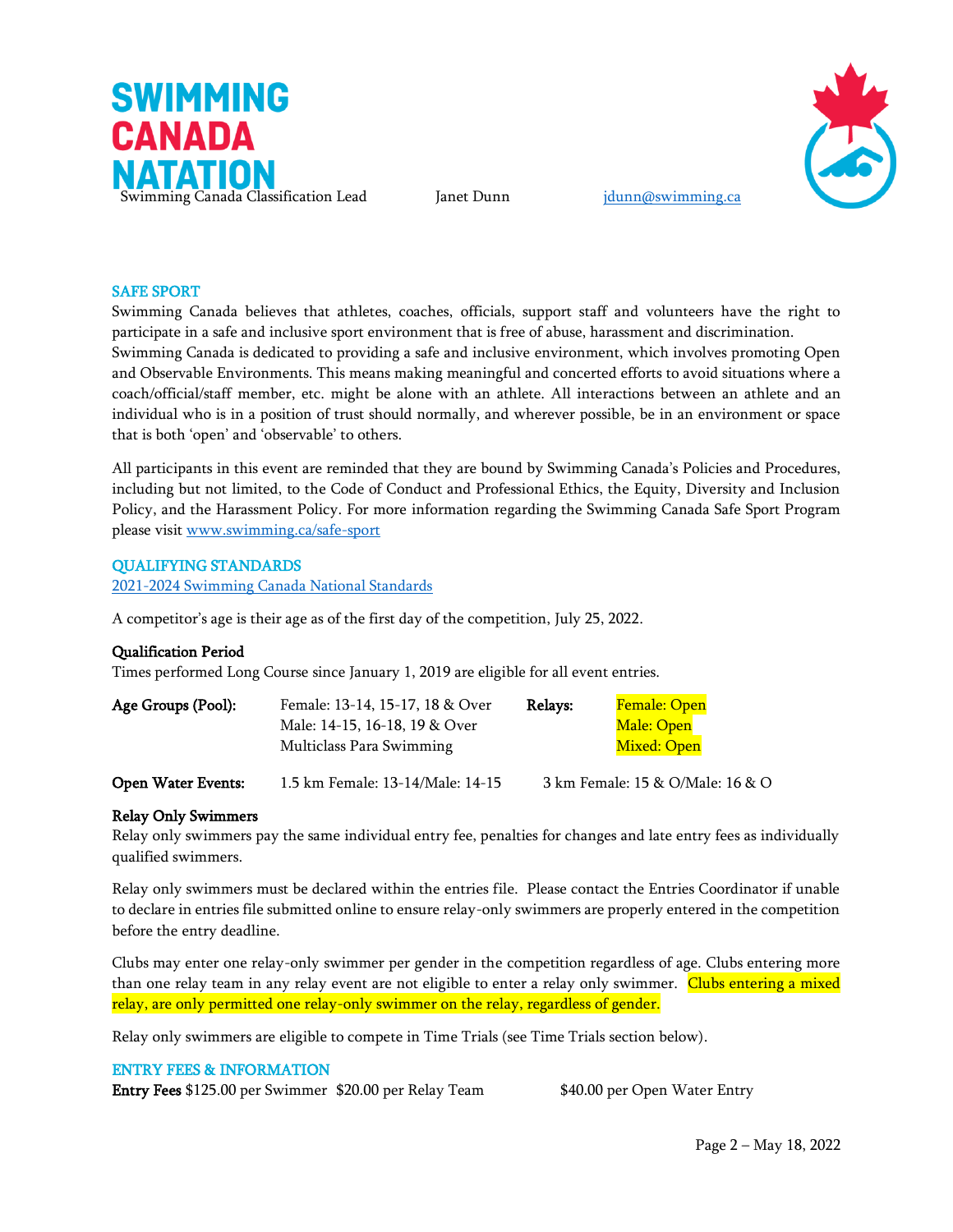

Following the meet entry deadline, all participating Canadian clubs, Unattached Canadian swimmers and Foreign teams will receive an email invoice for all fees owing. This invoice must be paid prior to July 21, 2022 in order for entries to be considered final. Please note: the team that enters the swimmer is responsible for paying that swimmer's fees.

#### Entry Process

All entries must be submitted via the online entry system- [https://www.swimming.ca/en/events-results/live](https://www.swimming.ca/en/events-results/live-upcoming-meets/)[upcoming-meets/.](https://www.swimming.ca/en/events-results/live-upcoming-meets/) There is no limit on the number of individual event entries allowed.

All Canadian club and varsity coaches attending the event must be included in the club entry submission in order to receive accreditation. Foreign coaches are asked to refer to the section on Coach Accreditation below to ensure you are registered.

All foreign clubs and teams (including Unattached Canadian swimmers), may go to the entry page and select either "Out of Country" or "UNCAN" as their Province. This will allow them to enter coaches, support staff and upload an entry file. An invoice for all entries, and foreign coaches and support staff will be emailed after the entry deadline.

#### Bonus Swims

There are no bonus swims.

### Paralympic Program Meet Qualifying Standards (MQS) and Minimal Entry Times (MET)

Swimmers must achieve one Para swimming National Meet Minimal Qualifying Standards (MQS). Additional entries may be made in eligible events provided the swimmer has the 2022 CSC Para swimming Entry Time (MET).

If an event is not offered for a specific Sport Class, an athlete may enter the event in the higher sport class within the same impairment group (1-10, 11-13) provided that the athlete has attained the MET for the event in the alternate sport class.

Athletes with sport class NE SB9 NE are eligible to enter up to a maximum of 2 events in the S/SM10 sport class events provided they meet the S/SM10 MET in each event. These swims will be exhibition only and will be swum in the preliminary session.

Para swimmers are only eligible to enter Para swimming events. Only events that are indicated as eligible events below, will advance to finals.

MEN

50 FR (S3-S13), 100 FR (S3-S13), 200 FR S1-S5, S14), 400 FR (S6-S11, S13) 50 BK (S1-S5), 100 BK (S1-S2, S6-S14) 50 BR (SB2-SB3), 100 BR (SB4--SB9, SB11-SB14) 50 FL (S5-S7), 100 FL (S8-S14) 150 IM (SM3-SM4), 200 IM (SM5-SM11, SM13-SM14)

WOMEN 50 FR (S3-S13), 100 FR (S3-S13), 200 FR (S2-S5, S14), 400 FR (S6-S11, S13) 50 BK (S2-S4), 100 BK (S1, S6-S14) 50 BR (SB2-SB3), 100 BR (SB4-SB9, SB11-SB14)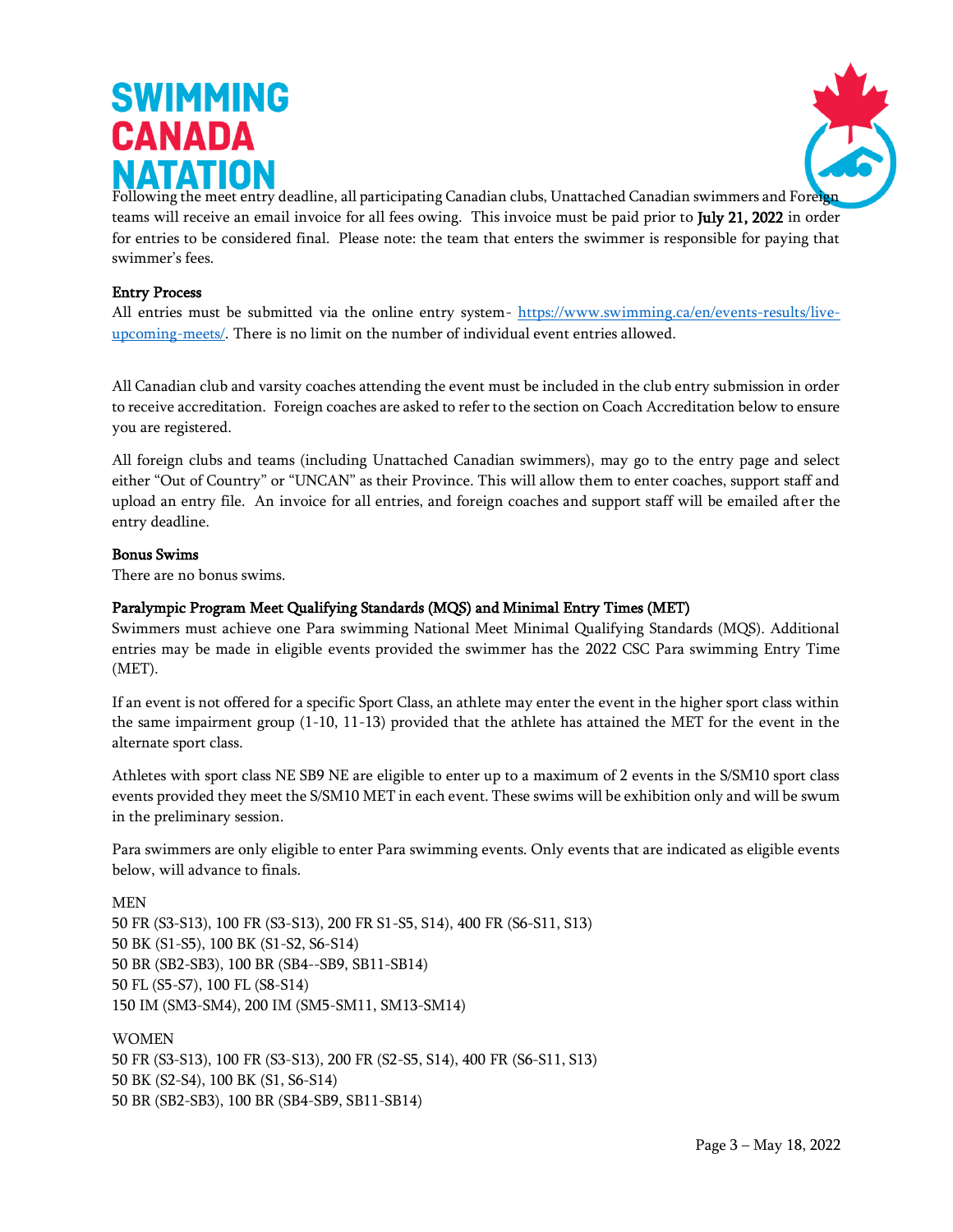



Proof of time for Para swimming entry times must be submitted in long course times.

#### Late Entries

Late entries for swimmers not entered by the meet entry deadline will be accepted up until the start of technical meeting at a cost of double the meet entry fee (\$250.00).

Once late entries have been accepted, any changes or corrections will be assessed the \$100.00 per change or correction fee, as per above. (The per change cost is **per swimmer, per event, per change**; not per email sent).

Athletes that achieve their first qualifying standard after the entry deadline may be added without penalty (only the base entry fee will be charged.)

Changes to para swimmer entries as a result of classification are not subject to Late Entries fees.

#### Changes and corrections

Changes and corrections may be made up to the meet entry deadline without penalty. Following the meet entry deadline, changes and corrections may be made up until the start of the technical meeting at a cost

of \$100.00 per change or correction. (The per change cost is per swimmer, per event, per change; not per email sent).

New qualifying swims that are performed after the entry deadline (e.g. achieved July 13-24) are exempt from the \$100 change fee and may be added without penalty.

#### Foreign Swimmers

Foreign competitors (other than members of USA Swimming) must provide a letter from their National Federation confirming their registration status. The letter must be submitted to Jocelyn Jay [\(jjay@swimming.ca\)](mailto:jjay@swimming.ca) prior to the meet entry deadline.

Please see "Finals" section for swimmers permitted in finals session.

#### Proof of Times

Individual Events: All entries will be proven via the on-line entry system. Any non-validated times in your meet entry submission report must be proven by the meet entry deadline. The Meet Entry Coordinator may challenge any entry time before or during the competition.

It is the responsibility of the club to prove any entry times if requested. Unproven entry times will result with swimmer's removal from the event.

Relay Events: All relay entry times must be proven by the meet entry deadline. Relay times will be proven as follows:

• Single Gender Relay Events: SNC rule 2.3 is not applicable for this competition. Relay times will be validated using the calculated sum of the best individual times of the 4 swimmers named on the relay team entry, from within the qualification period. Individual relay splits will not be used. Where 4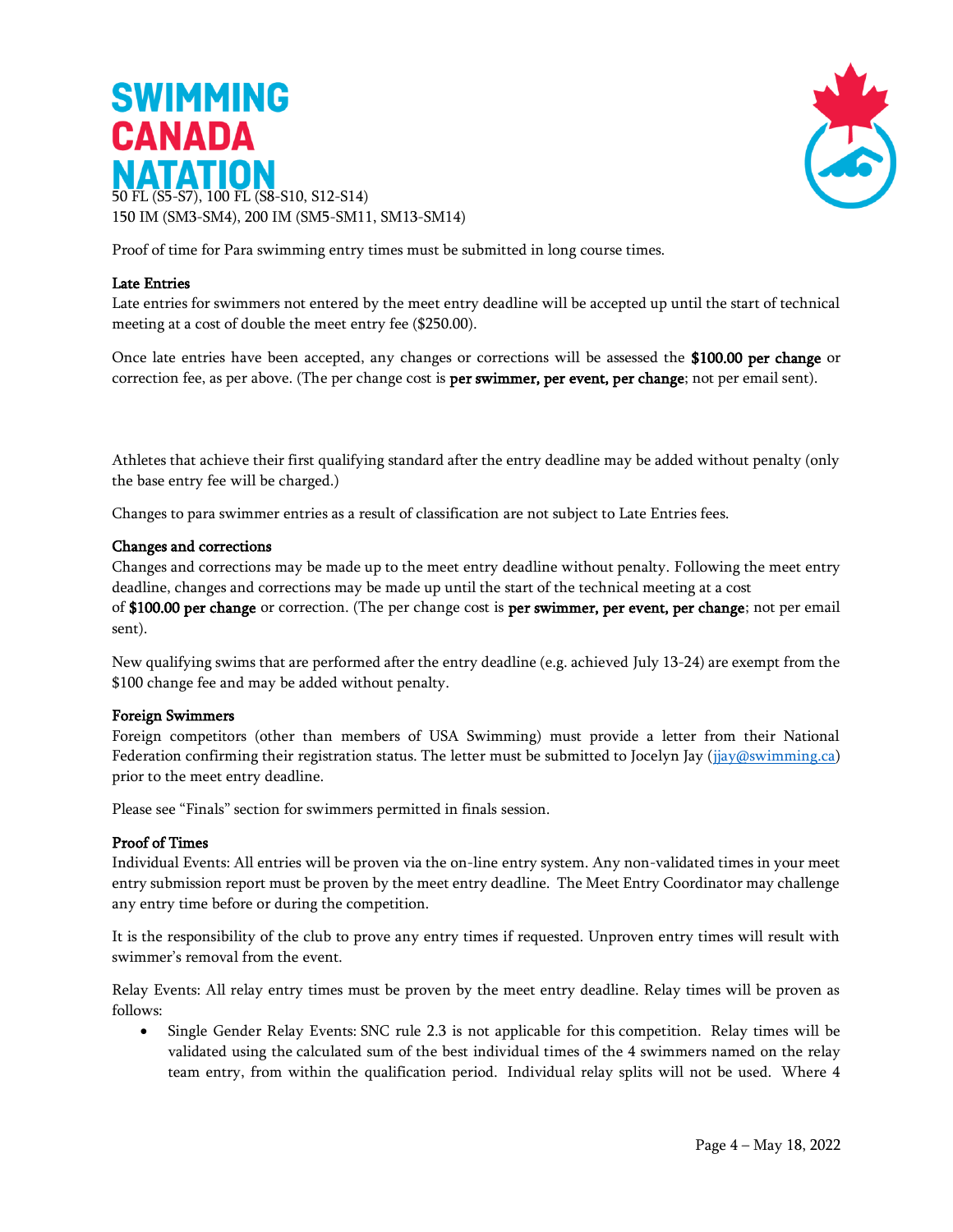



- individual times are not available within the qualification period, or where 4 names are not provided a relay entry, the entry will be removed from the event.
- Mixed gender relays: No entry standards, and events are open to all clubs. Relay entry times must be proven utilizing swimmers entered in the meet by the meet entry deadline. The online system to be used to prove relay entry times. Any relay team NOT proven by the meet entry deadline will be entered NT.

#### Psych Sheets

Psych sheets will be posted on Swimming Canada's web site following the meet entry deadline.

#### **Scratches**

Emailed scratches will be accepted prior to the Technical Meeting on Sunday, July 24, 2022 at 3:00pm to the Meet Entry Coordinator [\(cthomas@swimming.ca\)](mailto:rtraynor@swimming.ca).

Following the start of the Technical Meeting, email scratches WILL NOT be accepted and an online scratch card [form](https://forms.swimming.ca/machform/view.php?id=201482) is required.

#### Scratch deadlines

#### Preliminaries & Time-Final events

Monday; Preliminaries and Time-Final events: 30 minutes following the Technical Meeting

Tuesday, Wednesday, Thursday, Friday, Saturday, Sunday; Preliminaries and Time-Final events: 30 minutes following the start of Finals the previous evening.

#### Finals

30 minutes following the completion of the Preliminary events (excluding time-final events).

#### Penalty

All penalties must be paid in accordance to Swimming Canada rule SNC 3.4.

#### COMPETITION INFORMATION

#### Warm-up Safety Procedures

Please note that Swimming Canada Competition Warm-Up Safety Procedures will be in place. The full document can be viewed [here.](https://www.swimming.ca/en/resources/officiating/event-resources/competition-warm-up-safety-procedures/)

#### **Starts**

All starts will be conducted from Starting Platforms (blocks). For Olympic events – as per FINA FR 2.3 and SW 4.1. For Para swimming events - as per WPS Appendix 2, rule 1.2.3.1 and WPS 11.1.

#### Backstroke Ledges

Backstroke ledges will be available for use. Swimmers shall be responsible for setting the device.

#### Preliminaries & Time-Finals

Preliminary and time-final heats will be swum in 10 lanes, senior seeded.

#### Paralympic Program Events Seeding

Preliminary and time-final events for each gender shall be seeded by time (regardless of Sport Classification).

#### Olympic Program Events Seeding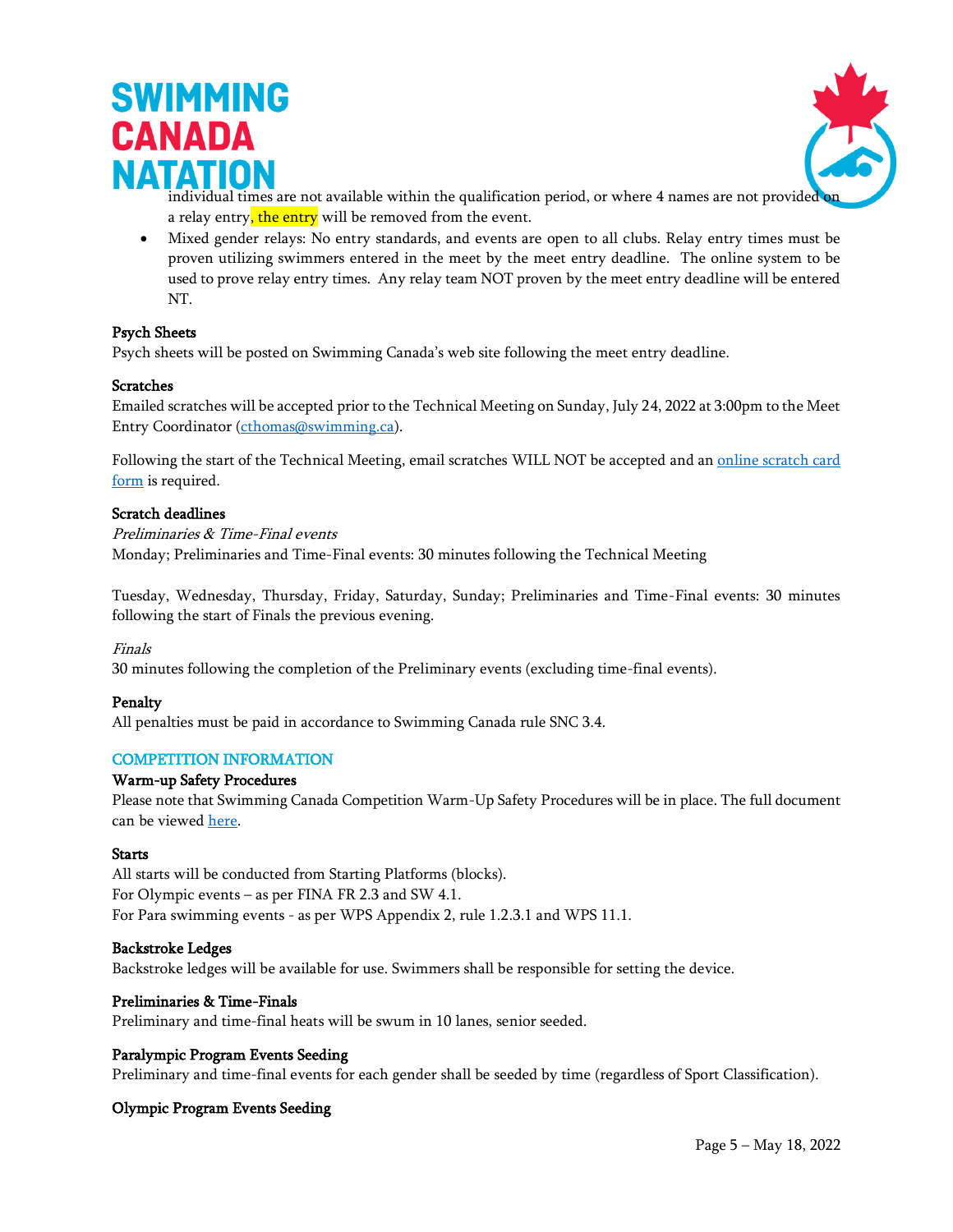

The 800m freestyle and 1500m freestyle will be swum "senior seeded" with the fastest heat, regardless of ag competing in the Finals session. All other heats will be swum "senior seeded" in the preliminary session swimming fastest to slowest alternating genders.

Preliminary heats of the 400m freestyle and 400m Individual Medley will be seeded slowest to fastest. The top 2 heats in each event will be swum circle seeded.

Meet Management reserve the right to create "Overflow Heats" of the 800m & 1500m events based on timelines and entry numbers. Should this take place, specific events will be announced at the Technical Meeting.

#### Finals

For Olympic Program events, there will be "A" and "B" Finals for all individual events.

Relays will swim "A" final only.

Only the top 4 foreign swimmers may advance to finals, including alternates. A maximum of 2 foreign swimmers may be seeded in the A final. A maximum of 2 foreign swimmers may be seeded in the B final.

All foreign swimmers will swim Exhibition during finals. Should empty lanes exist following the maximum of two (2) foreign swimmers in the B Final, additional foreign swimmers will be added to fill the B final. The additional foreign swimmers added will swim as exhibition in finals and not be eligible for awards.

For the Para swimming events, there will only be an A final. Finalists will be determined utilizing the Canadian Paralympic Point System. A maximum of three (3) swimmers per sport class are eligible to

advance to the Final. A maximum of 2 foreign swimmers, including alternates, will be able to advance to the  $A$ final. Should empty lanes exist following the maximum of three (3) swimmers per sport class and/or 2 foreign swimmers, additional swimmers will be added to fill the A final according to the points scores. The additional swimmers added will swim as exhibition in finals and not be eligible for awards.

Para swimming finals will be seeded by time. If there is a tie by point score in a specific event for swimmers with the same sport class, the fastest preliminary time will advance to finals. If there is a tie by point score

in a specific event for swimmers with different sport classes, there will be a swim-off. The swimmer with highest point score achieved in the swim-off will advance to finals.

Finals sequence: TBC at Technical meeting

#### Swim-offs

All swim-offs are to be run by the end of the session in which the tie occurred at a time mutually agreed upon by coaches and officials.

#### Time Trials

To be determined based on meet format and schedule. Swimming Canada reserves the right to cancel or adjust Time Trials event based on session length.

#### Relays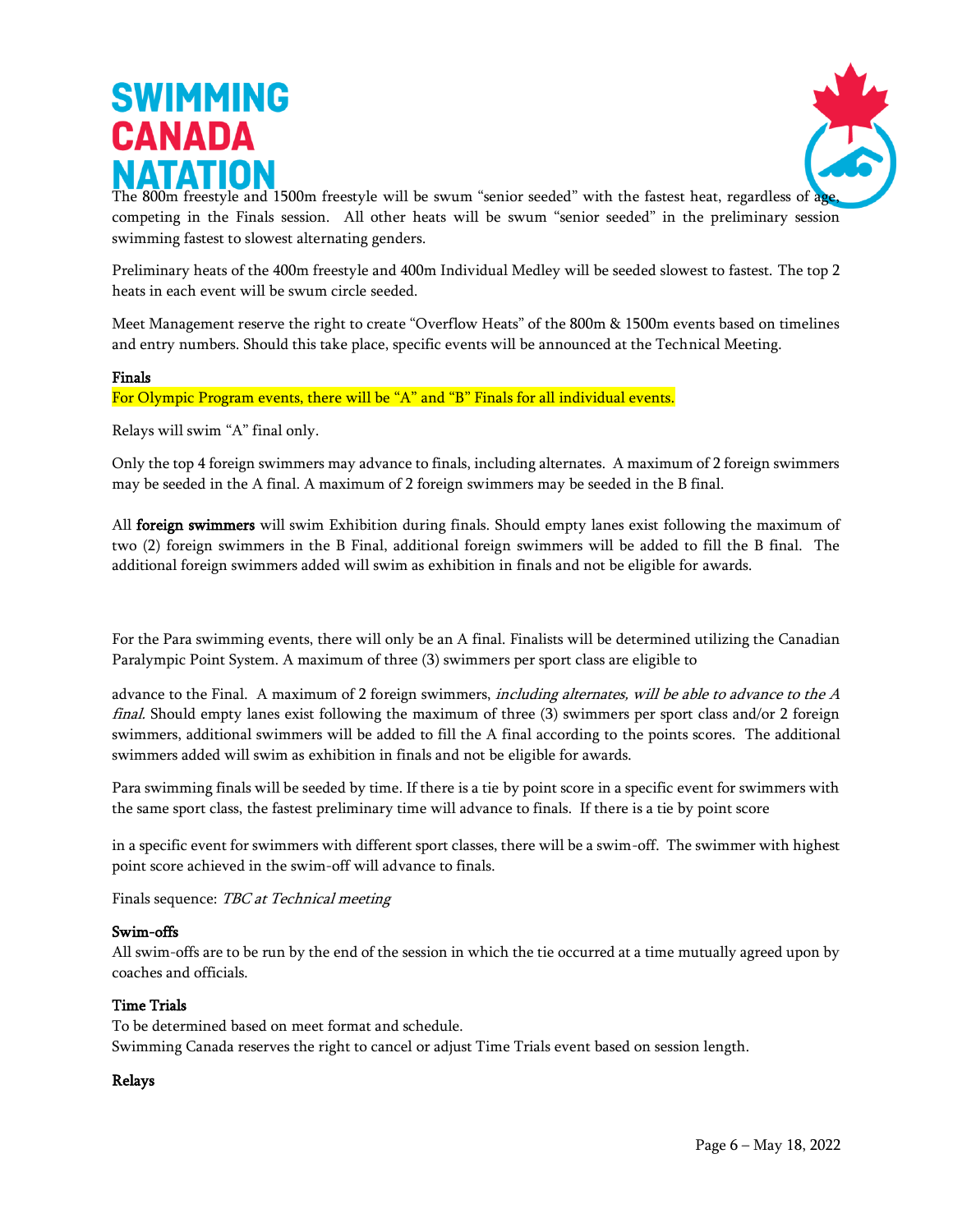

Mixed relay events are open to all clubs and countries. All other relays are only open to Canadian clubs who have met the qualification standard within the qualification period.

#### A maximum of four teams per club will be eligible to enter a single relay event.

All relays will be swum in preliminaries with the fastest 10 teams advancing to the final. Should there be 10 or fewer entries (as of the preliminary scratch deadline), teams will advance directly to finals.

Relay name changes must be submitted 30 minutes prior to the start of the session in which the relay is swum.

#### ACCREDITATION INFORMATION

#### Accreditations Accreditation Cards are NON-TRANSFERABLE

Club accreditations (inclusive of coaches, team manager and support staff) will be assigned based on submitted coaches and support staff, into the Online Entry System, during the entry process.

Lost accreditation will be replaced at a cost of \$60.00 per accreditation.

#### Coach Accreditation

Canadian coaches must be registered with the CSCA and Swimming Canada as an "A1" or "B" member to receive accreditation. All coaches are responsible for checking in and collecting their own accreditation at the competition.

All Canadian club & varsity coaches attending the meet must have their name and information submitted in the club's entry submission.

Foreign Coach Accreditation Foreign Coach & Support Staff accreditation - \$100.00 Any foreign coaches attending will be required to submit their coaching registration information during the submission of their team's entries. All coaches (other than those members of USA Swimming) are asked

to have their National Federation to provide a letter to [jjay@swimming.ca](mailto:jjay@swimming.ca) confirming they are a National Coach or officially tied to a club in that country. The fee for the foreign coach accreditation is \$100 CAD per competition, per coach. This will be included on the invoice with swimmer entries.

#### Support Staff Accreditation

Clubs requiring Support Staff (assistance for Para swimmers sport class 1-5 or 11, massage therapist, physiologist, doctor, mental performance coach or team manager only) are required to add them into the Registration Tracking and Results System (RTR). The Club Registrar is responsible for adding Support Staff to the RTR for the purpose of being able to be permitted on deck at Swimming Canada National

### Events only. Support Staff who are not registered in the RTR will not be permitted on deck at Swimming Canada National Events.

#### Swimmers Accreditation

Swimmers will be provided an accreditation card for deck access. This card must be displayed at all times. Access to the pool will be through the locker rooms and past the main security checkpoint.

The Deck Accreditation Card remains the property of Swimming Canada and can be withdrawn at Swimming Canada's sole discretion. By using this Card, individuals agree to be filmed, televised, photographed, and otherwise recorded during the Competition for purposes relating to the promotion of Swimming Canada and the development of the sport of swimming.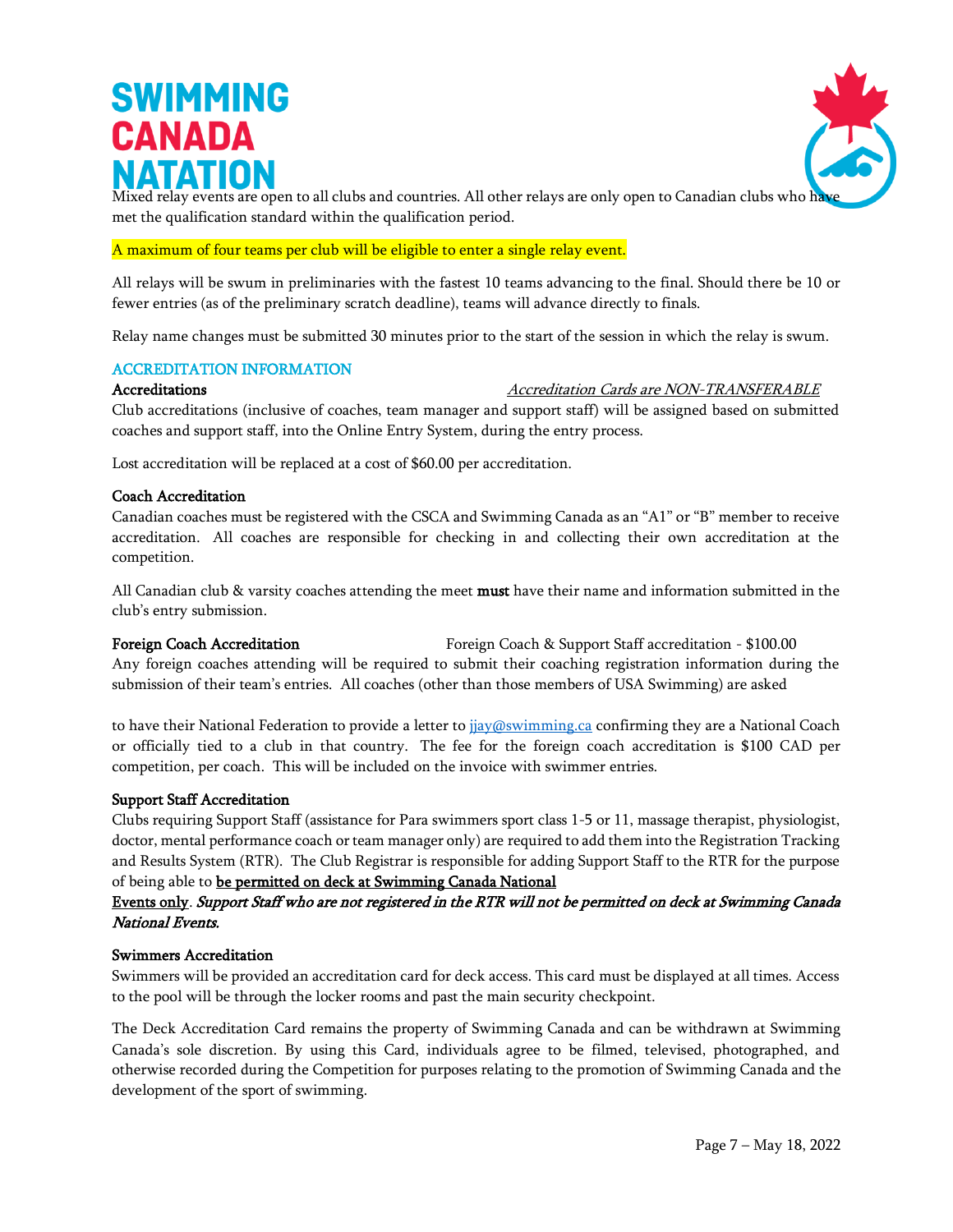# **SWIMMING CANADA** PARA SWIMMING CLASSIFICATION



Canadian Domestic Level 3 Classification will be conducted at this event. All swimmers must have achieved at least one MQS for entry into the meet to have classification completed.

Canadian swimmers who have never been assigned a Domestic Level 3 Classification, or have an outstanding Level 3 Review Date Year of 2021 (or before) must request classification. Swimmers requesting sport classification are required to submit a request onlin[e here](https://www.swimming.ca/en/resources/para-swimming/para-swimming-classification/) by Tuesday July 12, 2022.

All swimmers that are being classified must enter the following events: S stoke event 200 free (sport class S1-S5) or 400 free (sport class S6-S10) and SB 50 breast (sport class SB1-SB3) or SB 100 breast (sport class SB4-SB10). Swimmers for sport classification are not required to qualify for the aforementioned events.

If a swimmer has not been previously classified Level 3 or if they are a Level 3 review status, they should enter with their Level 2 or current Level 3 sport class - adjustments may be made as necessary following the classification appointment, before the start of the competition.

Classification will take place on Friday, July 22, 2022 and Saturday July 23, 2022 and all athletes must plan their travel so that they are available for classification starting at 8am on Friday, July 22, 2022.

You will be notified by email about your classification appointment notification by email sent from Janet Dunn.

Para Swimming Official's Clinic (French only) When: Sunday, July 23, 2022 – 9-5pm Where: Olympic Pool - Room To be confirmed Instructor: To be confirmed

#### OPEN WATER INFORMATION

The minimum qualifying standard for the open water events is any Junior National standard in the swimmers' gender and age group.

Entry Deadline: July 12, 2022 at 11:59pm Pacific Time. Late entries for Open Water will be accepted up until the start of the Open Water technical meeting, Sunday, July 31, 2022 at a fee of double the open water entry fee (\$80).

The following distances and age groups will be used for scoring and awards:

- 1.5 km Female: 13-14 / Male: 14-15
- 3 km Female: 15 & Over / Male: 16 & Over

Reminder: Fingernails and toenails must be short and no jewelry of any kind nor watches may be worn. The open water events will not score towards the Men's and Women's Championship banners for the pool events. The open water events will score toward the overall Team Championship banner (combined men and women) awarded on Monday following the Open Water Event.

Open Water Waiver Form will be distributed to clubs and must be signed by the parents or legal guardian of the participants under 18 years of age, as of the first day of the Championships. Waivers should be submitted at the Technical Meeting or scanned versions can be submitted electronically in advance to [jjay@swimming.ca](mailto:azevnik@swimming.ca)

[Waiver form](https://www.swimming.ca/content/uploads/2021/10/WAIVER_FOR_SWIMMING_CANADA_2022_OPEN_SWIM_FINAL.pdf) will be uploaded to the Swimming Canada website prior to the competition.

Open Water Officials Clinics (English & French) Level 1-2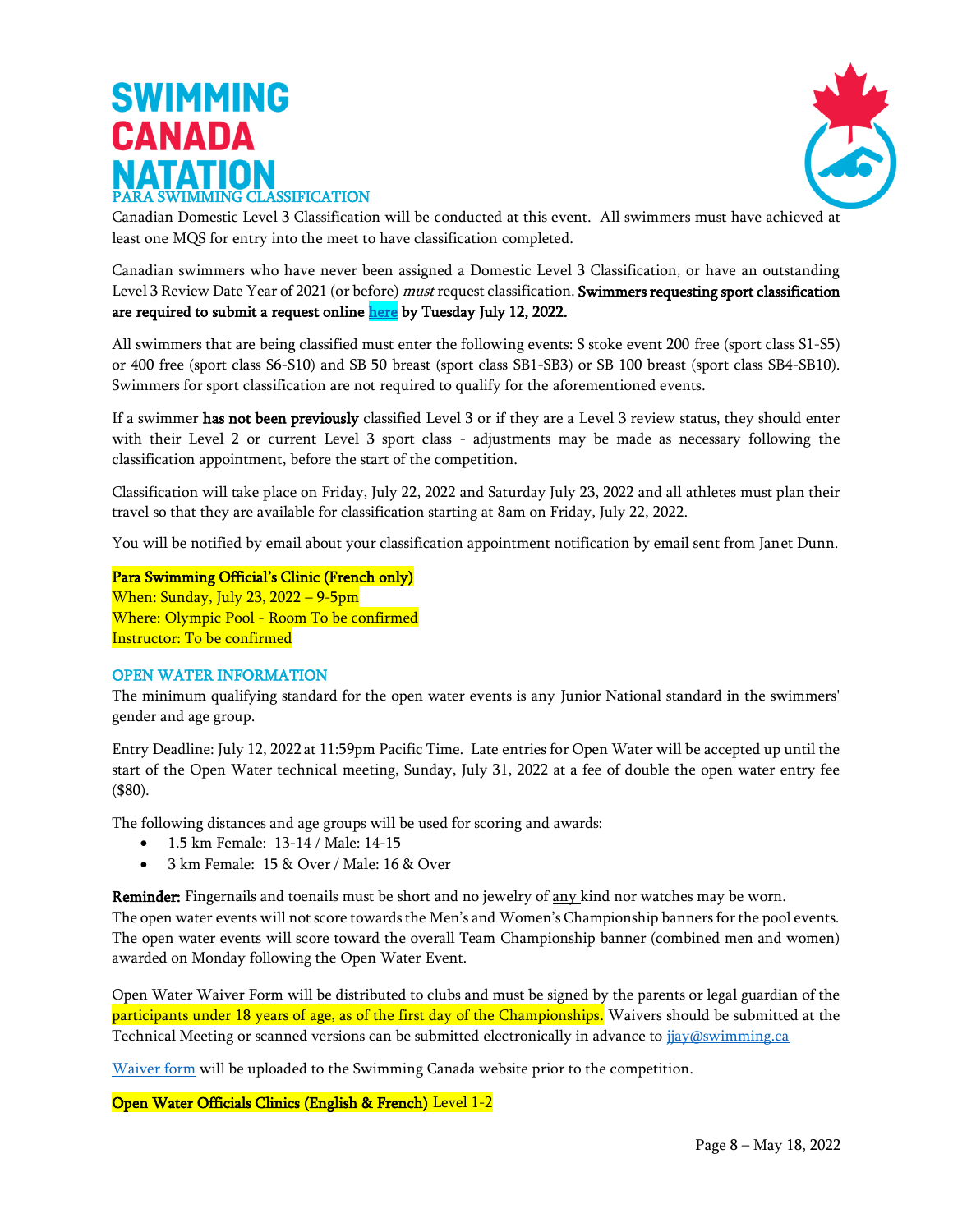

When: Friday, Saturday & Sunday (July 29-31) between Prelims & Finals Where: Olympic Pool - Room To be confirmed Instructor: To be confirmed

### AWARD & SCORING INFORMATON

Medals for first, second and third placed Canadian Swimmers in both Olympic and Paralympic Program events. Commemorative Medal for Foreign Swimmers placing in the top three.

If a swimmer is unable to attend their medal ceremony, their club is asked to send a fully uniformed substitute swimmer in their place. Foreign swimmer commemorative medal presentation will be after the medal ceremony for Canadians.

- Canadian Women's Team Championship banner (pool only)
- Canadian Men's Team Championship banner (pool only)
- Canadian Combined Team Championship banner (pool and open water)
- Canadian Female and Male High Point Aggregate by age group  $(5-2-1)^*$
- Canadian Para Female and Canadian Para Male Top Swim of the Meet Awards\*\*

\*Pool events only. If necessary, ties will be broken by number of gold medals. If a tie still exists, then it will be broken by number of silver medals then bronze medals. If swimmers have accumulated the exact scores and numbers of each medal, two winners will be awarded.

\*\* Canadian Para Female and Canadian Para Male Top Swim of the Meet will be awarded from results throughout the meet and will be based on World Records using the Swimming Canada Para Swimming Points chart. This will be presented at the conclusion of the meet.

PLEASE NOTE: Foreign swimmers are not eligible to score points toward team scores or high point awards

#### Meet Scoring

Individual events, per age group and multiclass, places 1 – 20: 50-30-20-19-18-17-16-15-14-13 and 12-9- 8-7-6-5-4-3-2-1 Relays events, per age group, places 1 – 10: 100-60-40-38-36-34-32-30-28-26

#### DOPING CONTROL

Participants registered for this event must be aware that doping control may be conducted by the Canadian Centre for Ethics in Sport (CCES) in accordance with the Canadian Anti-Doping Program.

To avoid a positive test and the consequences of an anti-doping rule violation, athletes are encouraged to take the following steps:

- Check your medications: Use the Global DRO [\(http://www.globaldro.com/\)](http://www.globaldro.com/) to determine if any prescription or over-the-counter medications or treatments you are using are banned by the WADA Prohibited List.
- Review your medical exemption requirements: If you require the use of a banned medication for a legitimate medical reason visit [\(http://cces.ca/medical-exemptions\)](http://cces.ca/medical-exemptions) to obtain information and instructions about how to apply for a medical exemption.
- Learn about the doping risks associated with supplements: Do not use supplements, or take significant precautions prior to doing so. Supplement products cannot be verified by the CCES or in the Global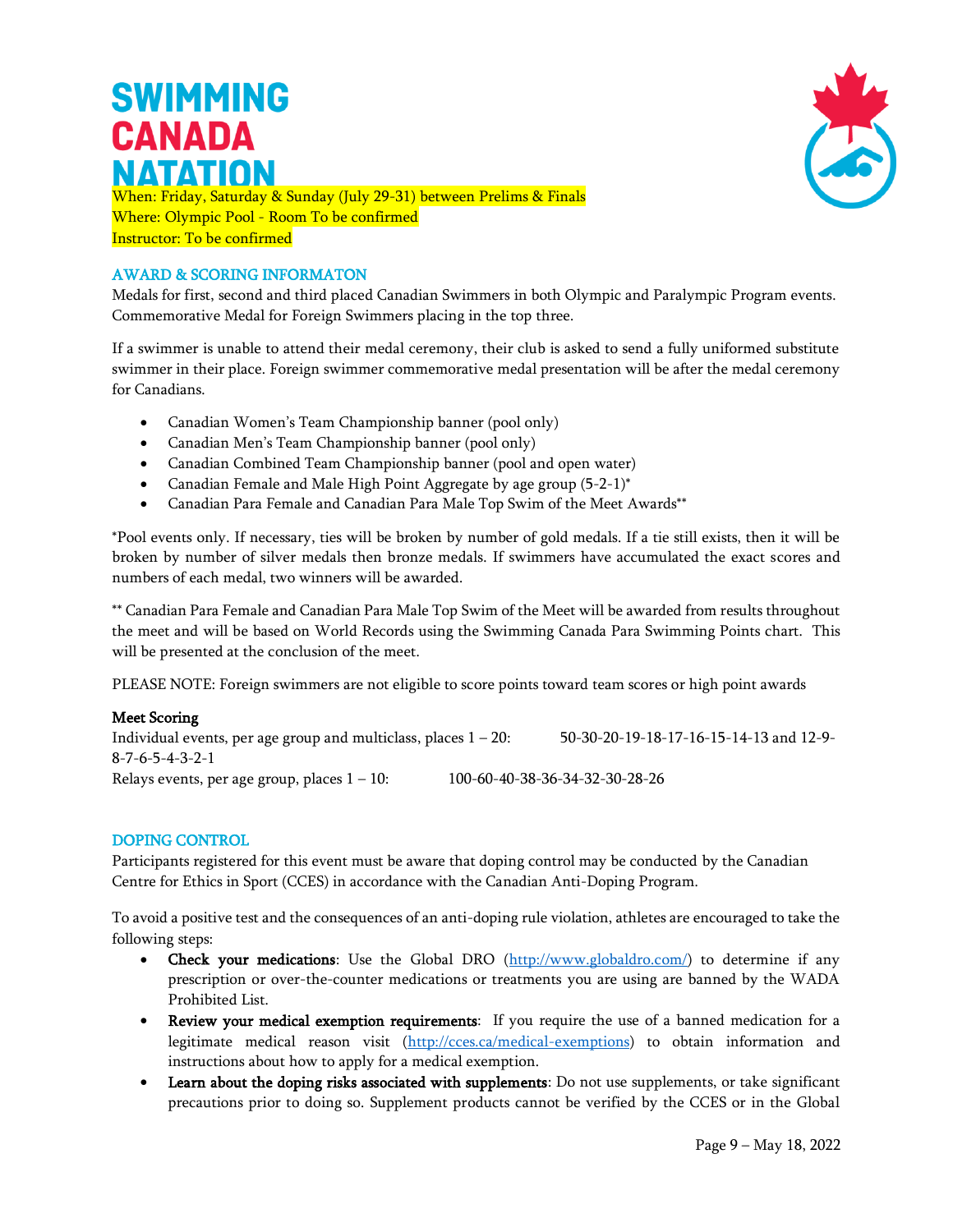

DRO. A lack of industry and government regulation makes it impossible to confirm their ingredient Find out more at [http://cces.ca/supplements.](http://cces.ca/supplements)

- Review the sample collection procedures: This short video will take you step-by-step through doping control [\(http://cces.ca/sample-collection-procedures\)](http://cces.ca/sample-collection-procedures).
- Contact the CCES with any questions:
	- o Email: [info@cces.ca](mailto:info@cces.ca)
	- o Call toll-free: 1-800-672-7775
	- o Online: [www.cces.ca/athletezone](http://www.cces.ca/athletezone)

#### SITE INFORMATION

Hospitality – Officials & Coaches - A hospitality room will be available for officials and coaches.

Parking - Paid parking is available at the facility. See [HERE](https://www.repsolsportcentre.com/facility/parking) for more information.

Lockers - Lockers are available at the pool in the change rooms.

#### TRAVEL INFORMATION

Hotel Accommodations - Hotel lists for this competition can be found at: <https://www.swimming.ca/en/resources/miscellaneous/hotels/>

Swimming Canada Rental Car Partner - AVIS Rent a Car - for bookings visit <https://www.swimming.ca/en/resources/miscellaneous/travel-tools/>

#### Updates to this Document

For information and updates to this document please refer to the Swimming Canada web sit[e www.swimming.ca.](http://www.swimming.ca/)

This document has been prepared in English and translated to French. Where there is a discrepancy between the two versions, the English version shall be applied.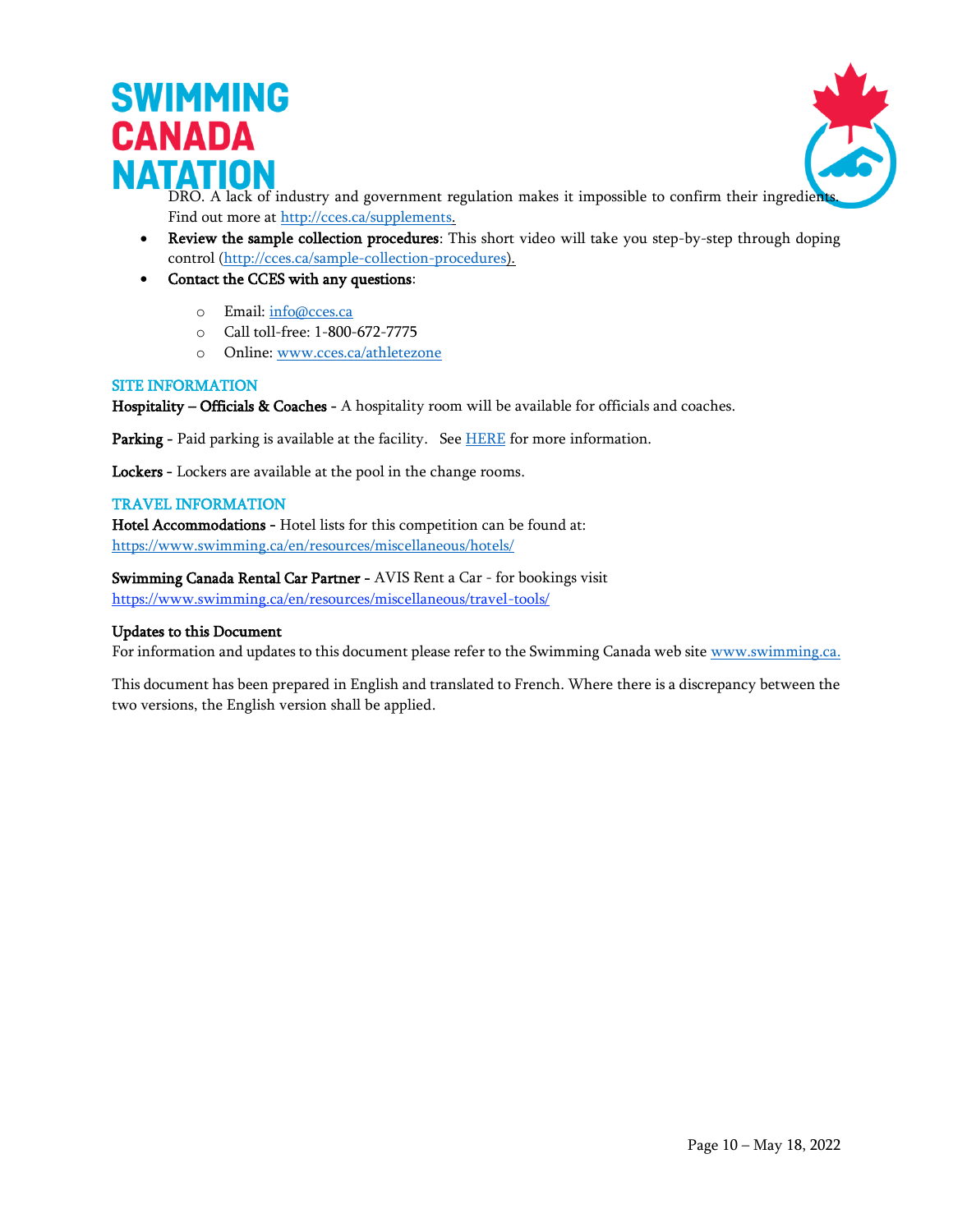



### **MEET PROGRAM**

### **2022 Canadian Junior & Senior Swimming Championships**

| 2022 Canadian Junior & Senior Swimming Championships                                                                                                                                                             |                                                                                                                                                                                                           |                                                                                                                                                                                                                                                               |                                                                                                                                                                                |                                                                                                                                                                                                                       |                                                                                                                                     |                                                                                                                                         |  |
|------------------------------------------------------------------------------------------------------------------------------------------------------------------------------------------------------------------|-----------------------------------------------------------------------------------------------------------------------------------------------------------------------------------------------------------|---------------------------------------------------------------------------------------------------------------------------------------------------------------------------------------------------------------------------------------------------------------|--------------------------------------------------------------------------------------------------------------------------------------------------------------------------------|-----------------------------------------------------------------------------------------------------------------------------------------------------------------------------------------------------------------------|-------------------------------------------------------------------------------------------------------------------------------------|-----------------------------------------------------------------------------------------------------------------------------------------|--|
| Monday, July 25, 2022                                                                                                                                                                                            | Tuesday, July 26, 2022                                                                                                                                                                                    | Wednesday, July 27, 2022                                                                                                                                                                                                                                      | Thursday, July 28, 2022                                                                                                                                                        | Friday, July 29, 2022                                                                                                                                                                                                 | Saturday, July 30, 2022                                                                                                             | Sunday, July 31, 2022                                                                                                                   |  |
| 1 M 200 IM<br>2 W 100 Fly<br>301 W Para 50 Breast<br>302 M Para 50 Breast<br>303 W Para 100 Breast<br>304 M Para 100 Breast<br><b>3 W 50 Back</b><br>4 M 50 Back<br>5 M 400 Free<br>6 W 400 IM<br>7 M 100 Breast | 305 W Para 200 free<br>306 M Para 200 free<br>307 W Para 400 free<br>308 M Para 400 free<br>8 M 100 Back<br>9 W 100 Back<br>10 W 100 Breast<br>11 W 400 Free<br>12 M 200 Free<br>$13 - 4 \times 100$ M.R. | 309 W Para 50 back<br>310 M Para 50 back<br>311 W Para 100 back<br>312 M Para 100 back<br>15 W 200 Free<br>16 M 200 Fly<br>17 W 50 Breast<br>18 M 50 Breast<br>14 M 800 Free - Slower Heats 21 W 1500 Free - Slower<br>19 W 200 IM<br>20 - 4 x 100 Mixed F.R. | 313 W Para 50m Fly<br>314 M Para 50m fly<br>315 W Para 100m Fly<br>316 M Para 100m Fly<br>22 M 100 Free<br>23 W 200 Fly<br>24 M 200 Breast<br>Heats                            | 25 W 100 Free<br>26 M 200 Back<br>27 W 200 Breast<br>28 M 400 IM<br>29 W 50 Flv<br><b>30 M 50 Fly</b><br>317 W Para 200 IM<br>318 M Para 200 IM<br>319 W Para 150 IM<br>320 M Para 150 IM<br>$31 - 4 \times 100$ F.R. | 321 W Para 100 Free<br>322 M Para 100 Free<br>33 W 200 Back<br>34 M 100 Fly<br>32 W 800 Free - Slower<br>Heats<br>35 - 4 x 200 F.R. | 323 W Para 50 Free<br>324 M Para 50 Free<br>37 M 50 Free<br>38 W 50 Free<br>36 M 1500 Free - Slower<br>Heats<br>39 - 4 x 100 Mixed M.R. |  |
|                                                                                                                                                                                                                  |                                                                                                                                                                                                           |                                                                                                                                                                                                                                                               | <b>FINALS SCHEDULE</b>                                                                                                                                                         |                                                                                                                                                                                                                       |                                                                                                                                     |                                                                                                                                         |  |
| 1 M 200 IM<br>2 W 100 Fly<br>301 W Para 50 Breast<br>302 M Para 50 Breast<br>303 W Para 100 Breast<br>304 M Para 100 Breast<br><b>3 W 50 Back</b><br>4 M 50 Back<br>5 M 400 Free<br>6 W 400 IM<br>7 M 100 Breast | 305 W Para 200 free<br>306 M Para 200 free<br>307 W Para 400 free<br>308 M Para 400 free<br>8 M 100 Back<br>9 W 100 Back<br>10 W 100 Breast<br>11 W 400 Free<br>12 M 200 Free<br>13 - 4 x 100 M.R.        | 14 M 800 Free - Fastest Heat<br>309 W Para 50 back<br>310 M Para 50 back<br>311 W Para 100 back<br>312 M Para 100 back<br>15 W 200 Free<br>16 M 200 Fly<br>17 W 50 Breast<br>18 M 50 Breast<br>19 W 200 IM<br>20 - 4 x 100 Mixed F.R.                         | 21 W 1500 Free - Fastest<br>Heat<br>313 W Para 50m Fly<br>314 M Para 50m fly<br>315 W Para 100m Fly<br>316 M Para 100m Fly<br>22 M 100 Free<br>23 W 200 Fly<br>24 M 200 Breast | 25 W 100 Free<br>26 M 200 Back<br>27 W 200 Breast<br>28 M 400 IM<br>29 W 50 Fly<br><b>30 M 50 Fly</b><br>317 W Para 200 IM<br>318 M Para 200 IM<br>319 W Para 150 IM<br>320 M Para 150 IM<br>$31 - 4 \times 100$ F.R. | 32 W 800 Free - Fastest<br>Heat<br>321 W Para 100 Free<br>322 M Para 100 Free<br>33 W 200 Back<br>34 M 100 Fly<br>35 - 4 x 200 F.R. | 36 M 1500 Free - Fastest<br>Heat<br>323 W Para 50 Free<br>324 M Para 50 Free<br>37 M 50 Free<br>38 W 50 Free<br>39 - 4 x 100 Mixed M.R. |  |

\*300 series events are Para Swimming events.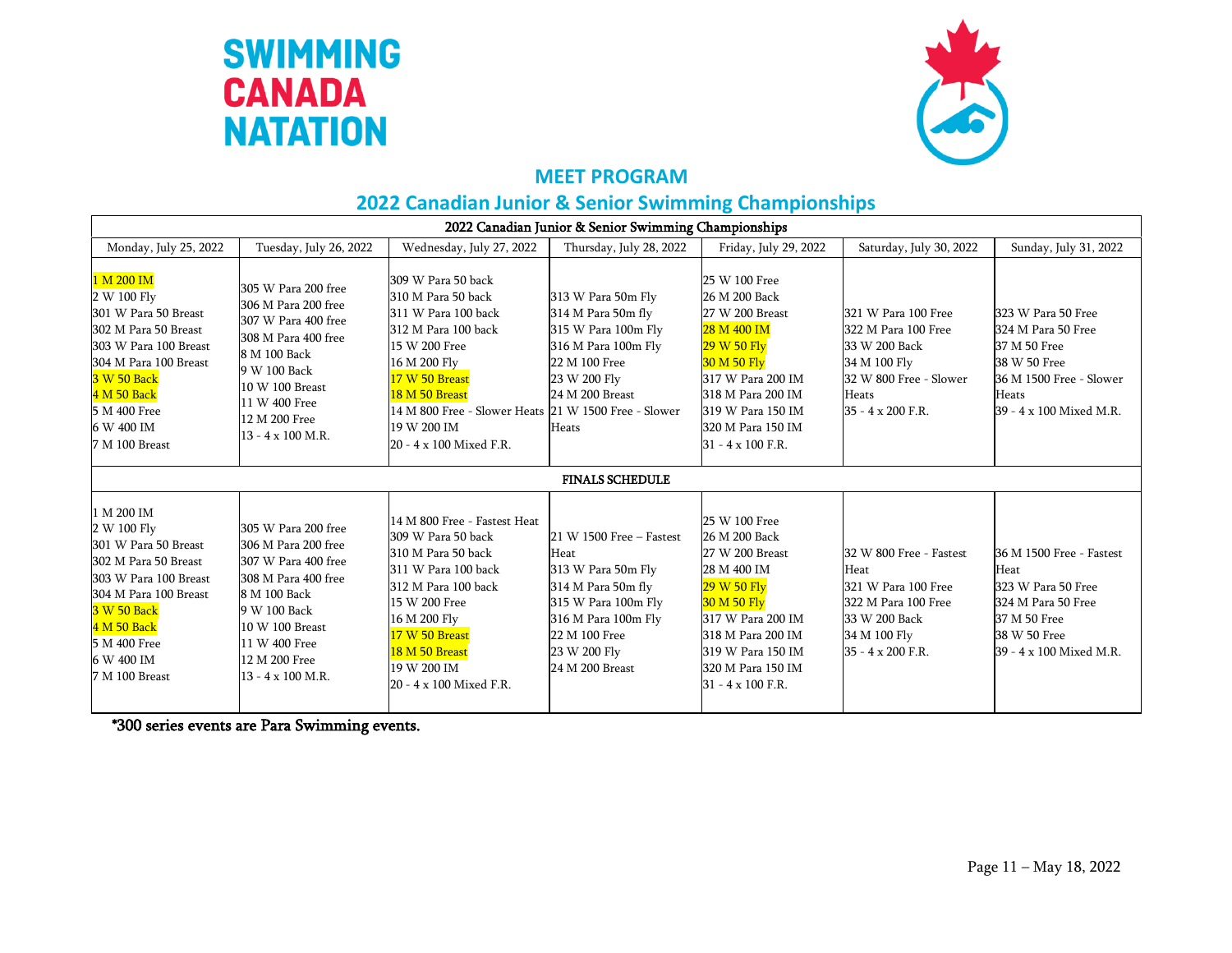### **CHAMPIONNATS CANADIENS JUNIORS ET SÉNIORS SPEEDO 2022 25 JUILLET – 1 AOÛT 2022**



#### INFORMATIONS GÉNÉRALES

**SWIMMING** 

**CANADA** 

**NATATION** 

Ce sont les règlements de Natation Canada qui régissent la compétition. Les règles ou procédures de compétition décrites dans la présente trousse d'information prévalent sur celles qui se trouvent dans les règlements de Natation Canada. La compétition est ouverte aux nageurs qualifiés inscrits auprès de Natation Canada ainsi qu'aux nageurs étrangers inscrits auprès de la FINA (nageurs membres de fédérations de natation étrangères). Veuillez consulter le [livre des règlements de Natation Canada](https://www.swimming.ca/fr/reglementsnatationcanada/) pour connaitre les règles d'admissibilité (CGR 1.2.1 et CGR 1.3.1).

Pour les épreuves de paranatation, les règles et procédures de compétition décrites dans la présente trousse prévalent sur les règlements et règles techniques de World Para Swimming (WPS) datés de 2018.

### HÔTES DE LA COMPÉTITION

Natation Canada et Neptune Natation

Centre sportif du Parc olympique 4141, avenue Pierre-De Coubertin, Montréal (Québec)

Bassin olympique du parc Jean-Drapeau 140, chemin du Chenal le Moyne, Montréal (Québec)

### DATES IMPORTANTES Date limite d'inscription et de

### Lieu Piscine

Piscine de compétition de 50 m de 10 couloirs Piscine d'échauffement de 50 m de 6 couloirs

| Date limite d'inscription et de<br>demande de classification | Mardi 12 juillet 2022, 23 h 59, heure du Pacifique                                     |                        |                                                                                            |  |  |
|--------------------------------------------------------------|----------------------------------------------------------------------------------------|------------------------|--------------------------------------------------------------------------------------------|--|--|
|                                                              | Vendredi 22 juillet 2022 et samedi 23 juillet 2022                                     |                        |                                                                                            |  |  |
| Dates de classification                                      |                                                                                        |                        | Tous les nageurs auront reçu une heure et une date pour leur rendez-vous de classification |  |  |
|                                                              | avant de se déplacer.                                                                  |                        |                                                                                            |  |  |
|                                                              | Vendredi 22 juillet 2022                                                               | Samedi 23 juillet 2022 | Dimanche 24 juillet 2022                                                                   |  |  |
|                                                              |                                                                                        | $7 h 30 - 11 h 30$     | $7 h 30 - 11 h 30$                                                                         |  |  |
|                                                              | 15 h 30 - 19 h 30                                                                      | 15 h 30 - 19 h 30      | 15 h 30 - 19 h 30                                                                          |  |  |
| Inscription                                                  | Les représentants et entraineurs de clubs sont tenus d'inscrire leur club au bureau    |                        |                                                                                            |  |  |
|                                                              | d'enregistrement pour recevoir leurs accréditations. Les entraineurs et les membres du |                        |                                                                                            |  |  |
|                                                              | personnel de soutien doivent s'inscrire en personne.                                   |                        |                                                                                            |  |  |
|                                                              | Vendredi 22 juillet 2022                                                               | Samedi 23 juillet 2022 | Dimanche 24 juillet 2022                                                                   |  |  |
| Entrainement préparatoire                                    |                                                                                        | $8 h 00 - 12 h 00$     | $8 h 00 - 12 h 00$                                                                         |  |  |
|                                                              | $16h00 - 20h00$                                                                        | 16 h 00 - 20 h 00      | 16 h 00 - 20 h 00                                                                          |  |  |
| Réunion technique                                            | Dimanche 24 juillet 2022 à 15 h 00 à la piscine                                        |                        |                                                                                            |  |  |
|                                                              | (L'information au sujet de l'eau libre y sera transmise.)                              |                        |                                                                                            |  |  |
| Réunion technique de l'eau libre                             | Dimanche 31 juillet 2022 à 15 h 30 à la piscine                                        |                        |                                                                                            |  |  |
|                                                              | (L'horaire final y sera fourni.)                                                       |                        |                                                                                            |  |  |
|                                                              | Séries - Échauffement à 7 h 30 / début à 9 h 30                                        |                        | Eau libre - Échauffement à 7 h 00                                                          |  |  |
| Heure des compétitions                                       | Finales - Échauffement à 16 h 00 / début à 17 h 30                                     |                        | Début à 8 h 30, fin vers 12 h 00                                                           |  |  |
| Réunion d'information technique                              | Lundi 1 <sup>er</sup> août 2022 à 8 h 00                                               |                        |                                                                                            |  |  |
| – eau libre                                                  |                                                                                        |                        |                                                                                            |  |  |

#### COMITÉ ORGANISATEUR

Gestionnaire des évènements **Source des évènements** Jocelyn Jay *[jjay@natation.ca](mailto:jjay@natation.ca)* Directrice de rencontre nationale Lyne Laprade lyne Laprade [lynelaprade@gmail.com](mailto:lynelaprade@gmail.com)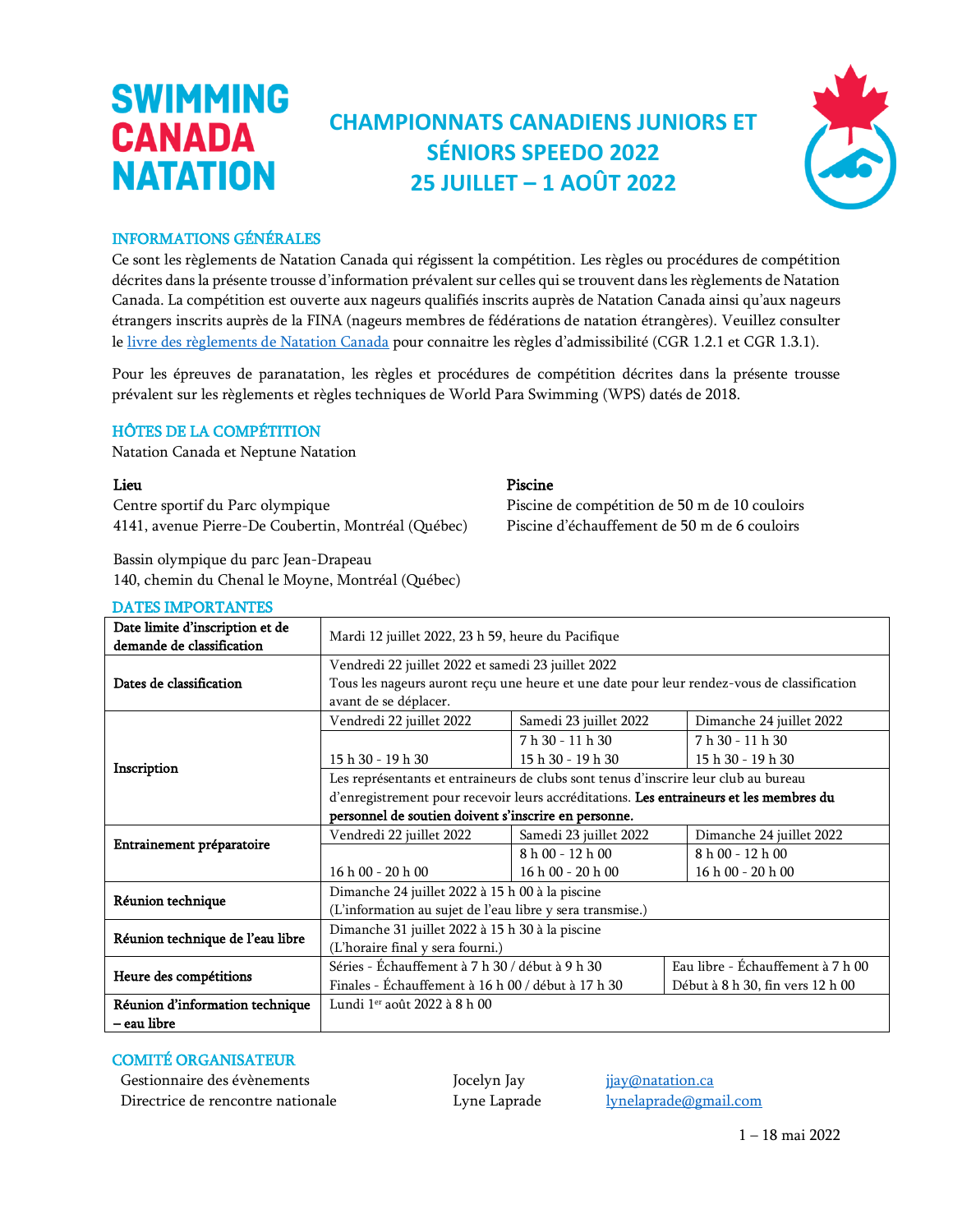

Directeur de rencontre nationale Danny Purcell [dpurcell499@gmail.com](mailto:dpurcell499@gmail.com) Juge-arbitre de rencontre nationale Louise Leblanc [louise.leblanc@bell.net](mailto:louise.leblanc@bell.net) Juge-arbitre de rencontre nationale The Bill Hogan [billhogan09@gmail.com](mailto:billhogan09@gmail.com) Juge-arbitre de rencontre nationale en paranatation Juge-arbitre en eau libre Carole Thomas chomas chomas continuing.ca Coordonnatrice des inscriptions de Natation Canada Coordonnatrice des officiels locaux Annie Gauthier [officiels.neptune@gmail.com](mailto:officiels.neptune@gmail.com) Responsable de la classification de Natation Canada

Jocelyne Mc Lean

[jocelyne.mclean@videotron.qc.ca](mailto:jocelyne.mclean@videotron.qc.ca)

Carole Thomas [cthomas@swimming.ca](mailto:cthomas@swimming.ca)

Janet Dunn [jdunn@natation.ca](mailto:jdunn@natation.ca)

#### SPORT SÉCURITAIRE

Natation Canada croit que tout athlète, entraineur, officiel, membre du personnel et bénévole a le droit de participer au sport dans un milieu sécuritaire et inclusif exempt de mauvais traitement, de harcèlement et de discrimination.Il s'engage à fournir un tel environnement et à promouvoir des environnements ouverts et observables. Pour ce faire, des efforts considérables et concertés doivent être déployés pour éviter toute situation où un entraineur, un officiel, un membre du personnel, etc., se retrouve seul avec un athlète. Toute interaction entre un athlète et une autre personne en position de confiance devrait normalement, et autant que possible, se faire dans un environnement ou à un endroit qui est à la fois ouvert et observable par les autres.

Nous souhaitons rappeler à tous les participants de l'évènement qu'ils sont liés aux politiques et procédures de Natation Canada, y compris, sans toutefois s'y limiter, le code de conduite et d'éthique professionnelle, les politiques sur l'équité, la diversité et l'inclusion et la politique de harcèlement. Pour obtenir tout renseignement concernant le programme de sport sécuritaire de Natation Canada, veuillez visiter le [www.swimming.ca/fr/sport](http://www.swimming.ca/fr/sport-securitaire/)[securitaire/.](http://www.swimming.ca/fr/sport-securitaire/)

#### NORMES DE QUALIFICATION

[Normes canadiennes de Natation Canada 2022](https://www.swimming.ca/fr/ressources/les-equipes-selection-et-politiques/information-preliminaire-sur-les-competitions-nationales/)

L'âge d'un nageur est déterminé par son âge à la première journée de compétition, soit le 25 juillet 2022.

#### Période de qualification

Les temps réalisés en grand bassin depuis le  $1<sup>er</sup>$  janvier 2019 sont admissibles aux fins de l'inscription.

#### Groupes d'âge

 ${\bf \acute{E}}$  preuves individuelles  $$\sf Relais:$ 

Femmes : 13-14 ans, 15-17 ans, 18 ans et plus Femmes : Ouvert Hommes : 14-15 ans, 16-18 ans, 19 ans et plus Hommes : Ouvert Paranatation : classes multiples Mixte : Ouvert

Épreuves en eau libre  $1,5 \text{ km}$   $3,0 \text{ km}$ 

Femmes : 13-14 ans Femmes : 15 ans et plus Hommes : 14-15 ans **Hommes** : 14-15 ans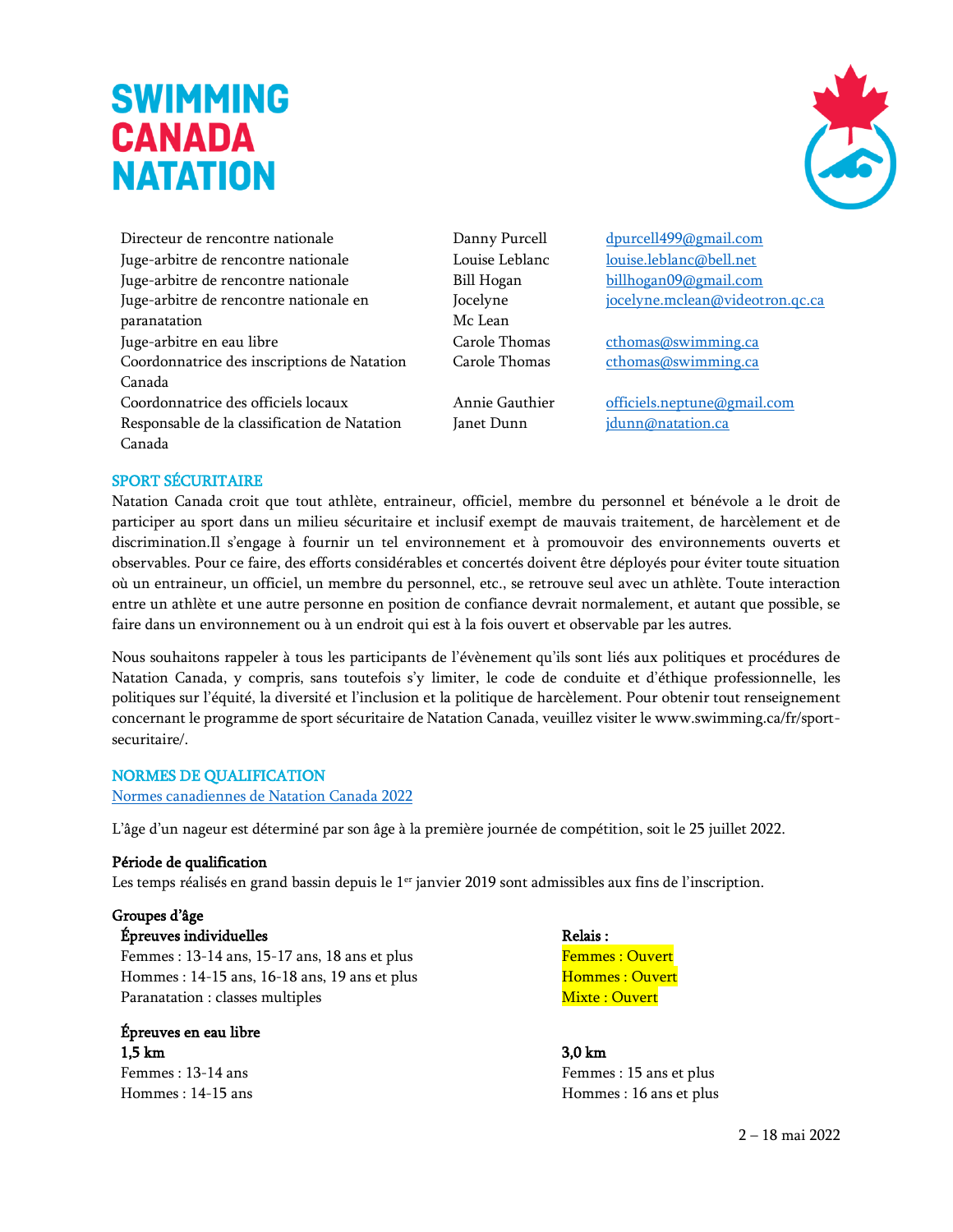

#### Nageurs participant seulement à un relais

Les nageurs de relais seulement paient les mêmes frais d'inscription individuels, les mêmes amendes imposées pour les modifications et les mêmes frais d'inscription tardive que les nageurs qualifiés pour des épreuves individuelles.

Les nageurs de relais seulement doivent être nommés au document d'inscription. Veuillez communiquer avec la coordonnatrice des inscriptions si vous n'avez pas été en mesure de les déclarer au document soumis en ligne pour vous assurer que ces nageurs sont correctement inscrits à la compétition avant la date limite d'inscription.

Les clubs ont la possibilité d'inscrire un seul nageur de relais seulement par genre à la compétition, et ce, peu importe l'âge. Les clubs qui inscrivent plus d'une équipe à une épreuve de relais ne sont pas admissibles à inscrire un nageur de relais seulement. Les clubs qui inscrivent une équipe à un relai mixte peuvent inscrire un seul nageur qui ne participe qu'à un relai par épreuve de relai, peu importe le genre.

Les nageurs de relais seulement sont admissibles à participer aux essais de temps (voir la section sur les essais de temps ci-dessous).

#### FRAIS D'INSCRIPTION ET INFORMATION

#### Frais d'inscription :

125 \$ par nageur 20 \$ par équipe de relais 40 \$ par inscription en eau libre

Après la date limite d'inscription, les clubs canadiens participants, les nageurs canadiens indépendants (sans attache) et les équipes étrangères recevront une facture par courriel qui détaillera tous les frais d'inscription dus. Toute facture doit être réglée avant le 21 juillet 2022 afin que les inscriptions soient considérées comme finales. Note importante : une équipe est responsable de payer les frais d'inscription de tout nageur qu'elle inscrit.

#### Procédure d'inscription

Toutes les inscriptions doivent se faire par le système d'inscription en ligne au [www.swimming.ca/fr/evenements-resultats/rencontres-a-venir-en-cours/](http://www.swimming.ca/fr/evenements-resultats/rencontres-a-venir-en-cours/). Il n'y a aucune limite quant au nombre d'épreuves auxquelles un nageur peut s'inscrire.

Tous les entraineurs de clubs et de programmes universitaires canadiens qui participent à la compétition doivent être inscrits à la fiche d'inscription du club afin de recevoir leur accréditation. Note aux entraineurs étrangers : veuillez consulter la section Accréditation des entraineurs du document pour vous assurer que vous êtes inscrits.

Tous les clubs et toutes les équipes de l'étranger (y compris les nageurs canadiens sans attache) peuvent se rendre sur la page d'inscription et choisir « Étranger » ou « sans attache CAN » comme province. Cette option leur permettra d'inscrire des entraineurs et le personnel de soutien et de téléverser un fichier d'inscription. Après la date limite d'inscription, une facture sera envoyée par courriel à la personne responsable des inscriptions et comprendra toutes les inscriptions ainsi que les entraineurs étrangers et les membres du personnel.

#### Épreuves en prime

Il n'y a aura aucune épreuve en prime.

#### Normes de qualification minimale et temps d'inscription à la compétition pour le programme paralympique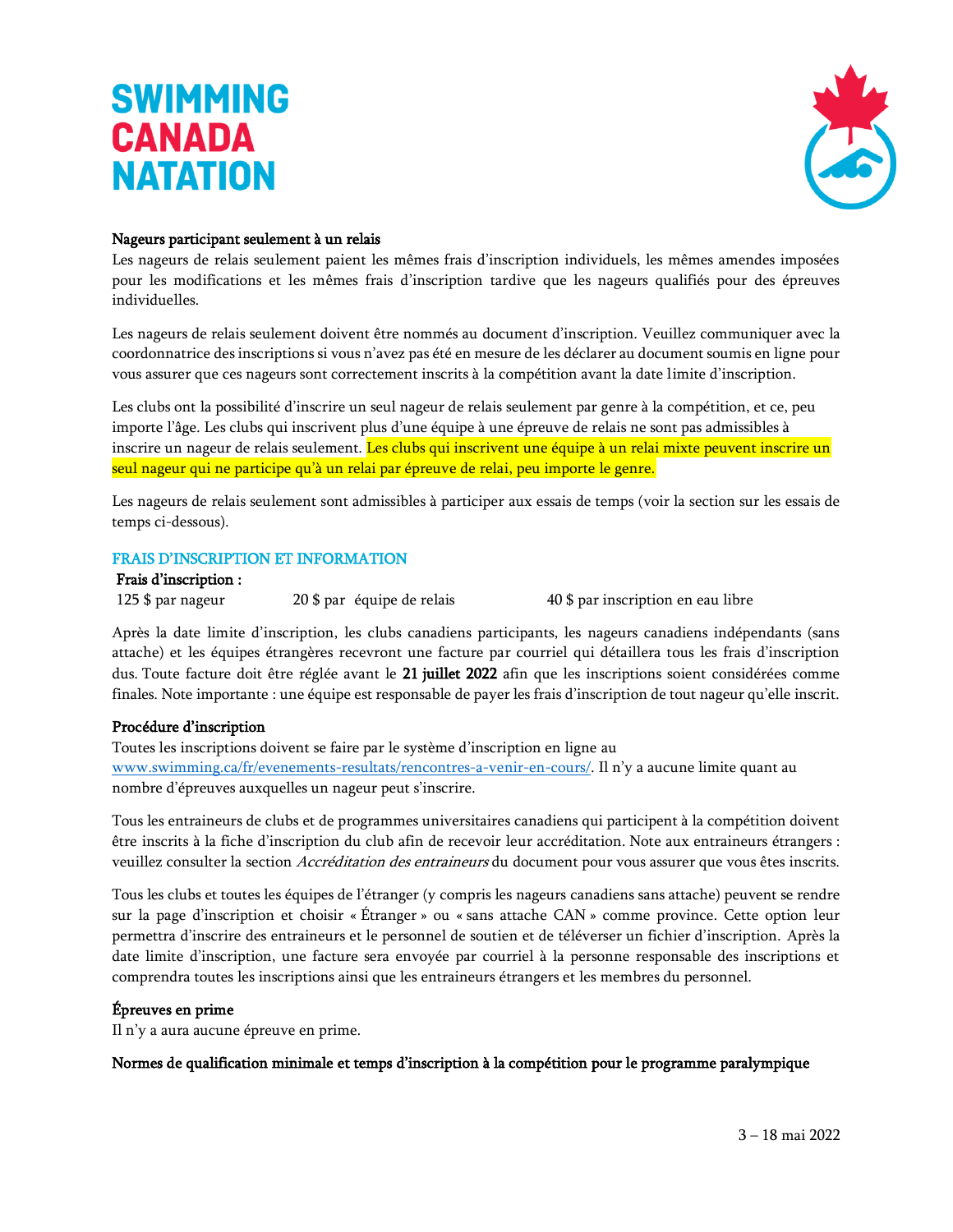

Les paranageurs doivent avoir réussi une (1) norme de qualification minimale (NQM) de la compétition nationale de paranatation. Un paranageur pourrait s'inscrire à d'autres épreuves admissibles dans la mesure où il satisfait au temps d'inscription à la compétition (TIC) de paranatation des Championnats canadiens de natation 2022.

Si une épreuve n'est pas offerte pour une classe sportive en particulier, un athlète peut s'inscrire à l'épreuve d'une classe sportive supérieure du même groupe de déficience ou handicap (1-10, 11-13) à condition qu'il satisfasse au TIC de l'épreuve de la classe sportive substitut.

Un athlète de la classe sportive NE SB9 NE a le droit de s'inscrire à un maximum de deux (2) épreuves des classes sportives S/SM10 à condition qu'il satisfasse au TIC de S/SM10 dans chaque épreuve. Ces courses seront réalisées hors concours seulement et seront nagées durant les séries préliminaires.

Les paranageurs sont seulement admissibles à participer aux épreuves de paranatation. Des finales auront lieu seulement pour les épreuves ci-dessous.

#### **HOMMES**

50 L (S3-S13), 100 L (S3-S13), 200 L S1-S5, S14), 400 L (S6-S11, S13) 50 D (S1-S5), 100 D (S1-S2, S6-S14) 50 B (SB2-SB3), 100 B (SB4-SB9, SB11-SB14) 50 P (S5-S7), 100 P (S8-S14) 150 TNI (SM3-SM4), 200 QNI (SM5-SM11, SM13-SM14)

#### FEMMES

50 L (S3-S13), 100 L (S3-S13), 200 L (S2-S5, S14), 400 L (S6-S11, S13) 50 D (S2-S4), 100 D (S1, S6-S14) 50 B (SB2-SB3), 100 B (SB4-SB9, SB11-SB14) 50 P (S5-S7), 100 P (S8-S10, S12-S14) 150 TNI (SM3-SM4), 200 QNI (SM5-SM11, SM13-SM14)

La preuve de temps des temps d'inscription de paranatation doit être soumise selon des temps en grand bassin.

#### Inscriptions tardives

Les inscriptions tardives de nageurs n'ayant pas respecté la date limite d'inscription seront acceptées jusqu'au début de la réunion technique, mais les frais d'inscription seront doublés (250 \$).

Lorsque les inscriptions tardives ont été acceptées, toute modification ou correction sera facturée au coût de 100 \$ par modification ou correction, comme indiqué précédemment. (Les frais de modification s'appliquent à toute modification par nageur, par épreuve, par changement, et non par courriel envoyé.)

Tout athlète qui satisfait à la norme de qualification après la date limite d'inscription peut être ajouté sans pénalité (seul le coût d'inscription lui sera facturé).

En paranatation, les frais de modification ne s'appliquent pas à une modification qui découle de la classification du nageur.

#### Modifications et corrections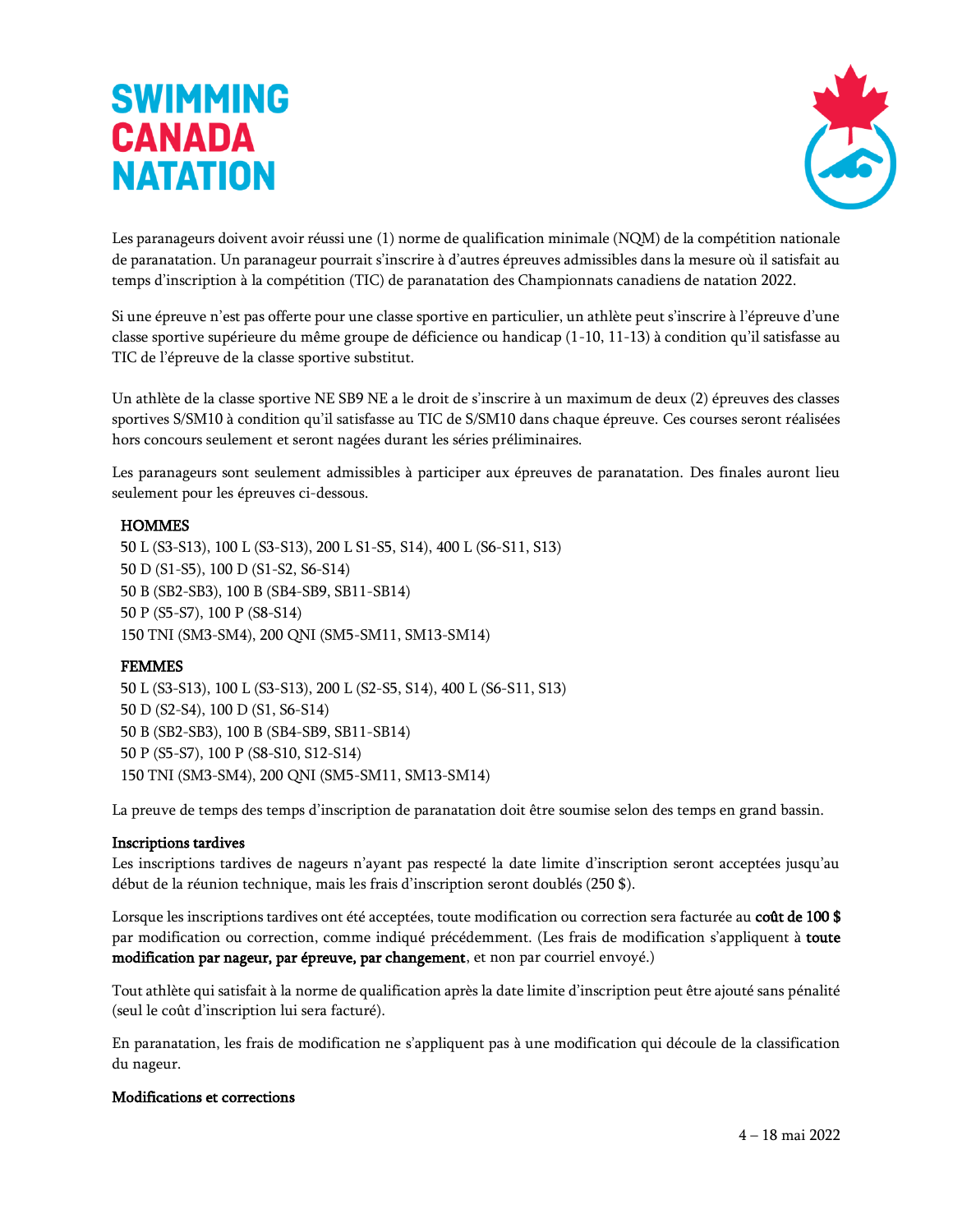

Des modifications et des corrections peuvent être apportées sans pénalité jusqu'à la date limite d'inscription. Après cette date, des corrections et des modifications aux inscriptions peuvent être apportées jusqu'au début de la réunion technique au coût de 100 \$ par modification ou correction. (Le coût par modification s'applique à toute modification par nageur, par épreuve, par changement, et non par courriel envoyé.)

Les frais de modification de 100 \$ n'auront pas à être payés si un athlète réussit à se qualifier à une épreuve après la date limite d'inscription (p. ex. entre le 13 juillet et le 24 juillet). L'épreuve en question pourra être ajoutée sans pénalité.

#### Nageurs étrangers

Les compétiteurs étrangers (autres que les membres de USA Swimming) doivent présenter une lettre de leur fédération nationale confirmant leur inscription auprès d'elle. La lettre doit parvenir à Jocelyn Jay [\(jjay@natation.ca\)](mailto:jjay@natation.ca) avant la date limite d'inscription à la compétition.

Veuillez consulter la section sur les finales pour connaitre les nageurs qui sont autorisés à y participer.

#### Preuves de temps

Épreuves individuelles : tous les temps saisis à l'inscription seront confirmés par le système d'inscription en ligne. Tout temps non validé indiqué au document d'inscription doit être prouvé au plus tard à la date limite d'inscription. La coordonnatrice des inscriptions peut mettre en doute tout temps avant et pendant la compétition.

Un club a la responsabilité de confirmer, preuve à l'appui, tout temps saisi à l'inscription si on lui demande. Si le club n'est pas en mesure de prouver un temps, le nageur concerné ne sera pas autorisé à participer à l'épreuve en question.

Épreuves de relais : tous les temps d'inscription à des relais doivent être confirmés au plus tard à la date limite d'inscription de la compétition. Les temps des relais seront confirmés comme suit :

- Épreuves de relais de genre : la règle 2.3 de Natation Canada ne s'applique pas à cette compétition. Les temps de relais seront validés au moyen d'un calcul, soit la somme des quatre meilleurs temps individuels des quatre nageurs nommés à la composition de l'équipe de relais. Les temps utilisés pour le calcul seront des temps réalisés durant la période de qualification. Les temps de passage individuels du relais ne seront pas utilisés. Si l'équipe n'a pas réalisé quatre temps individuels dans la période de qualification ou si le nom des quatre nageurs n'a pas été indiqué lors de l'inscription au relai, l'inscription sera retirée de l'épreuve.
- Épreuves de relais mixte : il n'y a aucune norme, et les épreuves sont ouvertes à tous les clubs. Tous les temps de relais d'inscription doivent être confirmés au plus tard à la date limite d'inscription de la compétition. Le système d'inscription en ligne doit être utilisé pour soumettre la preuve de temps de tous les temps de relais. Toute équipe de relais dont les preuves de temps n'ont pas été soumises avant la date limite d'inscription sera inscrite sans temps (NT).

#### Listes d'inscriptions

Les listes d'inscriptions seront affichées sur le site web de Natation Canada après la date limite d'inscription.

#### Forfaits

Les forfaits envoyés par courriel à la coordonnatrice des inscriptions, Carole Thomas [\(cthomas@swimming.ca\)](mailto:cthomas@swimming.ca), avant la réunion technique qui se tiendra le dimanche 24 juillet 2022 à 15 h 00 seront acceptés.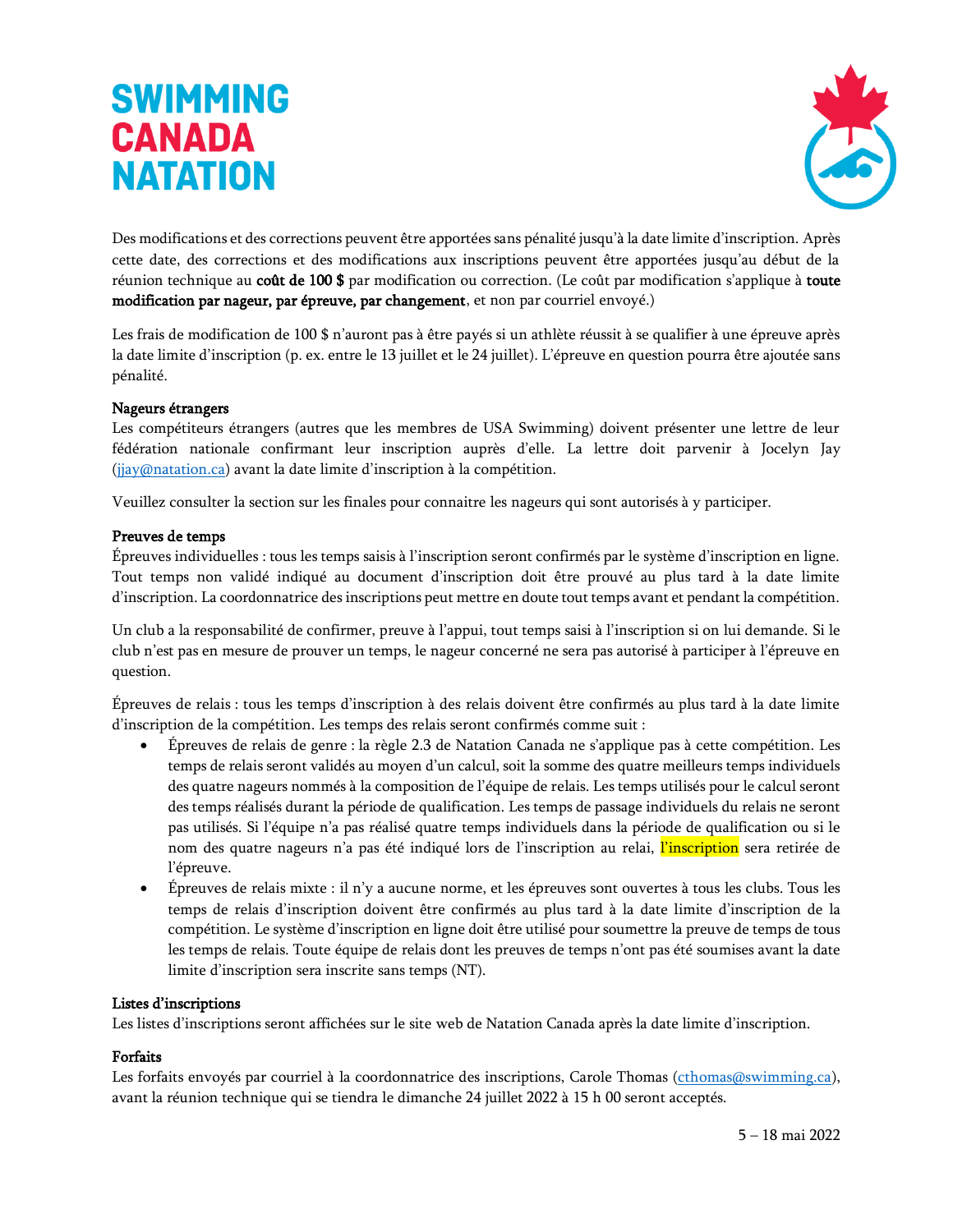![](_page_16_Picture_1.jpeg)

Les forfaits envoyés par courriel après le début de la réunion technique ne seront pas acceptés. Un formulaire de [forfait](https://forms.swimming.ca/machform/view.php?id=201482) doit alors être soumis en ligne.

#### Heure limite des forfaits

Épreuves préliminaires et finales contre la montre

Heure limite de forfait des épreuves préliminaires et finales contre la montre du lundi : 30 minutes après la fin de la réunion technique

Heure limite de forfait des épreuves préliminaires et finales contre la montre du mardi au dimanche : 30 minutes après le début des finales de la soirée précédente

#### Finales

Heure limite de forfait : 30 minutes après la fin des épreuves préliminaires (excluant les épreuves de finales contre la montre).

#### Pénalités

Toutes les pénalités doivent être payées conformément au règlement SNC 3.4 de Natation Canada.

#### RENSEIGNEMENTS SUR LA COMPÉTITION

#### Procédures de sécurité à l'échauffement

Veuillez noter que les procédures de sécurité pour l'échauffement en compétition de Natation Canada seront en vigueur. Le document complet est accessible [ici.](https://www.swimming.ca/fr/ressources/officiels/reglements-et-formulaires/procedures-de-securite-pour-lechauffement-en-competition/)

#### Départs

Les départs se feront sur les plots conformément aux sections FR 2.3 et SW 4.1 de la FINA. Pour les épreuves de paranatation, les départs seront réalisés conformément au paragraphe 1.2.3.1 de l'annexe 2 et à la section WPS 11.1 de WPS.

#### Appareils pour les départs au dos

Des appareils pour les départs au dos seront à la disposition des nageurs. Les nageurs sont responsables de régler l'appareil.

#### Préliminaires et finales contre la montre

Les séries préliminaires et les finales contre la montre seront nagées dans 10 couloirs, en fonction de la répartition sénior.

#### Répartition des épreuves paralympiques

La répartition des épreuves préliminaires et des finales contre la montre de chaque genre sera établie en fonction du temps (sans égard pour la classification sportive).

#### Répartition des épreuves olympiques

Le 800 m libre et le 1500 m libre seront nagés en fonction de la répartition sénior, et la série la plus rapide, sans égard pour l'âge, aura lieu à la session des finales. Toutes les autres séries seront nagées en fonction de la répartition sénior durant la session préliminaire, de la série la plus rapide à la plus lente en alternant les genres.

Les séries préliminaires du 400 m libre et du 400 m QNI seront classées de la plus lente à la plus rapide. Les deux séries les plus rapides de ces deux épreuves seront réparties en série pyramidale.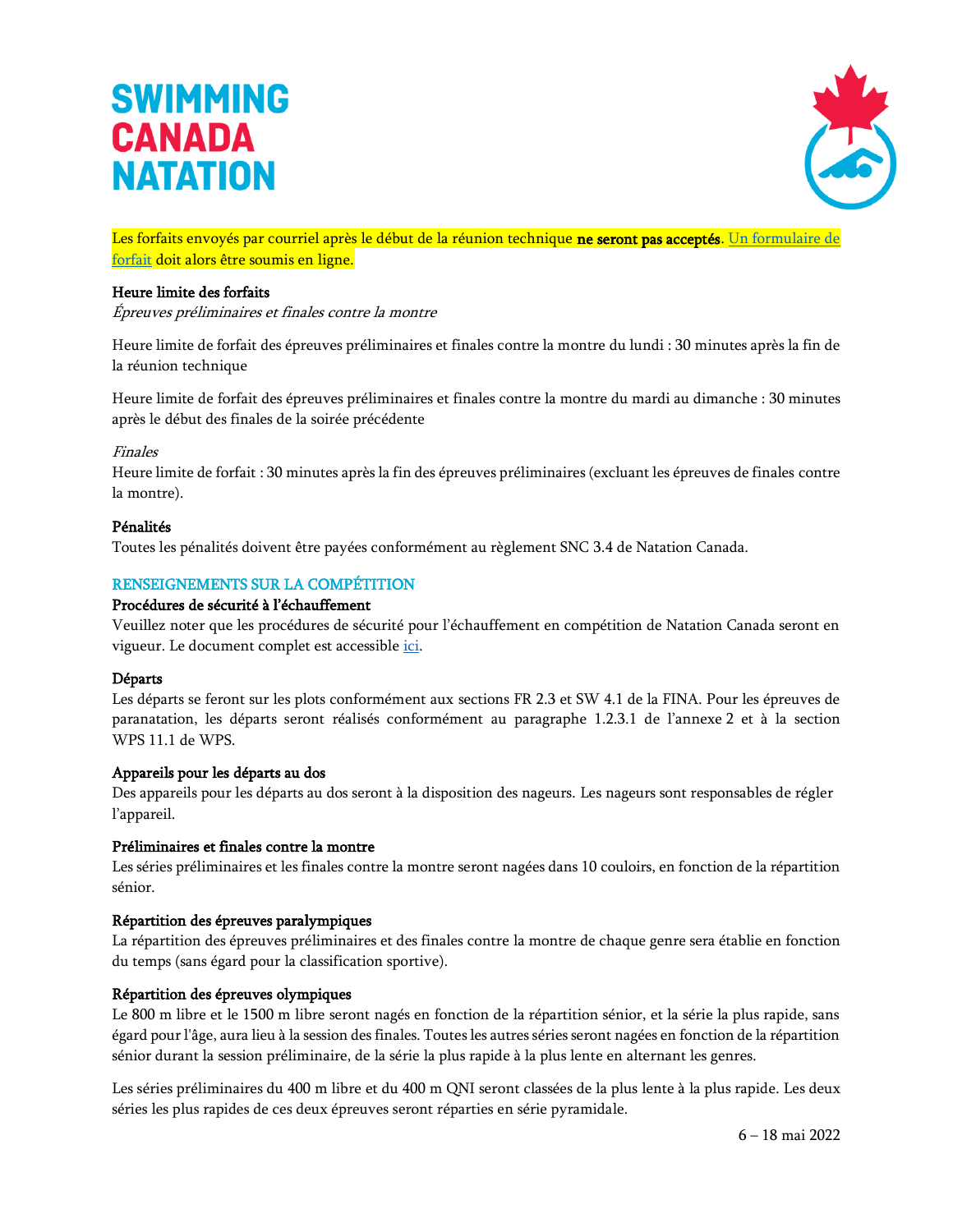![](_page_17_Picture_1.jpeg)

Le directeur ou la directrice de rencontre se réserve le droit de créer des « séries excédentaires » pour ces épreuves selon l'horaire et le nombre d'inscriptions. Le cas échéant, les épreuves seraient annoncées à la réunion technique.

#### Finales

Pour les épreuves du programme olympique, il y aura des finales A et B pour toutes les épreuves individuelles.

Les relais n'auront que des finales A.

Seuls les quatre meilleurs nageurs étrangers peuvent accéder aux finales, y compris les substituts. Deux (2) nageurs étrangers tout au plus peuvent se classer à une finale A. Deux (2) nageurs étrangers tout au plus peuvent se classer à une finale B. Tous les nageurs étrangers nageront en hors concours durant les finales. Si des couloirs demeuraient libres après avoir appliqué la règle de deux (2) nageurs étrangers en finale B, d'autres nageurs étrangers seront ajoutés à la finale B. Les nageurs supplémentaires nageront les finales hors concours et ne seront pas admissibles à recevoir un prix.

Pour les épreuves du programme paralympique, il y aura seulement une finale A, et les finalistes seront déterminés au moyen du système de pointage canadien de paranatation. Un maximum de trois (3) nageurs par classe sportive peuvent passer en finale. Un maximum de deux (2) nageurs étrangers, y compris les substituts, peuvent passer en finale A. Si des couloirs demeuraient libres après avoir appliqué la règle de trois (3) nageurs par classe sportive ou la règle de deux (2) nageurs étrangers, ou les deux règles, d'autres nageurs seront ajoutés à la finale A pour remplir les couloirs en fonction des pointages de chacun. Les nageurs supplémentaires nageront les finales hors concours et ne seront pas admissibles à recevoir un prix.

Les finales seront réparties par temps. S'il y avait une égalité en vertu du système de pointage pour une épreuve donnée pour une même classe sportive, le nageur ayant obtenu le temps le plus rapide en préliminaire passera en finale. S'il y avait une égalité en vertu du système de pointage pour une épreuve donnée pour des classes sportives différentes, une course de bris d'égalité serait réalisée. Le nageur qui obtient le plus grand nombre de points durant le bris d'égalité passera en finale.

Séquence des finales : à confirmer à la réunion technique

#### Bris d'égalité

Tous les bris d'égalité auront lieu avant la fin de la session durant laquelle a eu lieu l'égalité à un moment convenu entre les entraineurs et les officiels.

#### Essais de temps

La tenue d'essais de temps sera déterminée en fonction du format et de l'horaire de la compétition. Natation Canada se réserve le droit d'annuler les épreuves d'essais de temps en fonction de la durée d'une session.

#### Relais

Les relais mixtes sont ouverts à tous les clubs et tous les pays. Les autres relais ne sont ouverts qu'aux clubs canadiens seulement qui ont satisfait à la norme de qualification durant la période de qualification.

Quatre équipes par club tout au plus auront la possibilité de s'inscrire à une même épreuve de relais.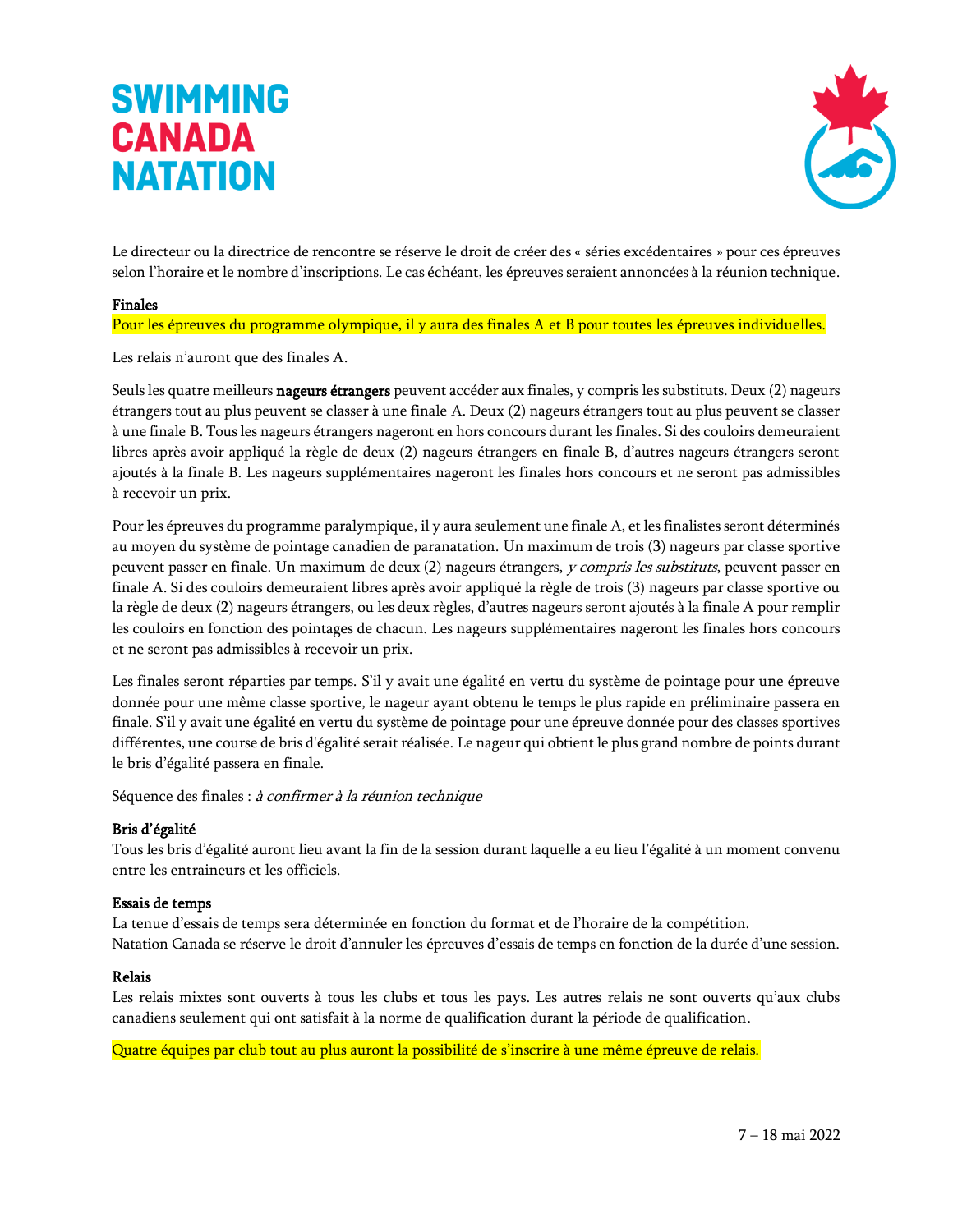![](_page_18_Picture_1.jpeg)

Tous les relais seront nagés durant les préliminaires, et les dix (10) meilleurs temps passeront en finale. S'il y avait dix équipes inscrites ou moins (à l'heure limite de forfait des préliminaires), toutes les équipes passeraient directement en finale.

Toute modification à la composition d'une équipe de relais doit être soumise au moins 30 minutes avant le début de la session à laquelle le relais est nagé.

#### RENSEIGNEMENTS SUR L'ACCRÉDITATION

#### Accréditations *Les accréditations ne sont pas transférables.*

Les accréditations de club (y compris celles des entraineurs, du gérant d'équipe et du personnel de soutien) seront attribuées en fonction des demandes d'accréditation pour les entraineurs et le personnel de soutien soumises au moyen du système d'inscription en ligne durant la démarche d'inscription.

Toute accréditation perdue pourra être remplacée au coût de 60 \$ chacune.

#### Accréditation des entraineurs

Pour obtenir une accréditation, tout entraineur canadien doit être inscrit auprès de l'ACEN et de Natation Canada à titre de membre A1 ou B. Tous les entraineurs sont responsables de s'inscrire et de récupérer leur propre accréditation à la compétition.

Tous les entraineurs de clubs canadiens et entraineurs universitaires participant à la compétition sont tenus de donner leur nom et leur information au moment de soumettre le fichier d'inscription du club.

#### Accréditation des entraineurs étrangers

Frais d'accréditation des entraineurs et des membres du personnel de soutien de l'étranger : 100 \$

Tout entraineur étranger participant doit soumettre ses renseignements au moment de soumettre les inscriptions de son équipe. Tout entraineur (autre que les membres de USA Swimming) doit demander à sa fédération nationale de fournir une lettre à Jocelyn Jay [\(jjay@natation.ca](mailto:jjay@natation.ca)<mailto:>) confirmant qu'il est un entraineur national ou officiellement lié à un club dans ce pays. Les frais pour les entraineurs étrangers sont de 100 \$ CA par entraineur par compétition. Ils seront inclus à la facture avec les inscriptions des nageurs.

#### Accréditation du personnel de soutien

Les clubs qui requièrent du personnel de soutien (soutien pour les paranageurs, massothérapeute, physiologiste, médecin, préparateur mental ou gérant d'équipe seulement) sont tenus de les ajouter au système d'inscription, de suivi et des résultats. Le registraire de club est responsable d'ajouter un membre du personnel de soutien au système d'inscription pour que ce dernier ait accès au bord de la piscine lors des compétitions nationales de Natation Canada seulement. Les membres du personnel de soutien qui ne sont pas inscrits au système d'inscription ne seront pas autorisés à participer aux compétitions nationales de Natation Canada.

Accréditation des nageurs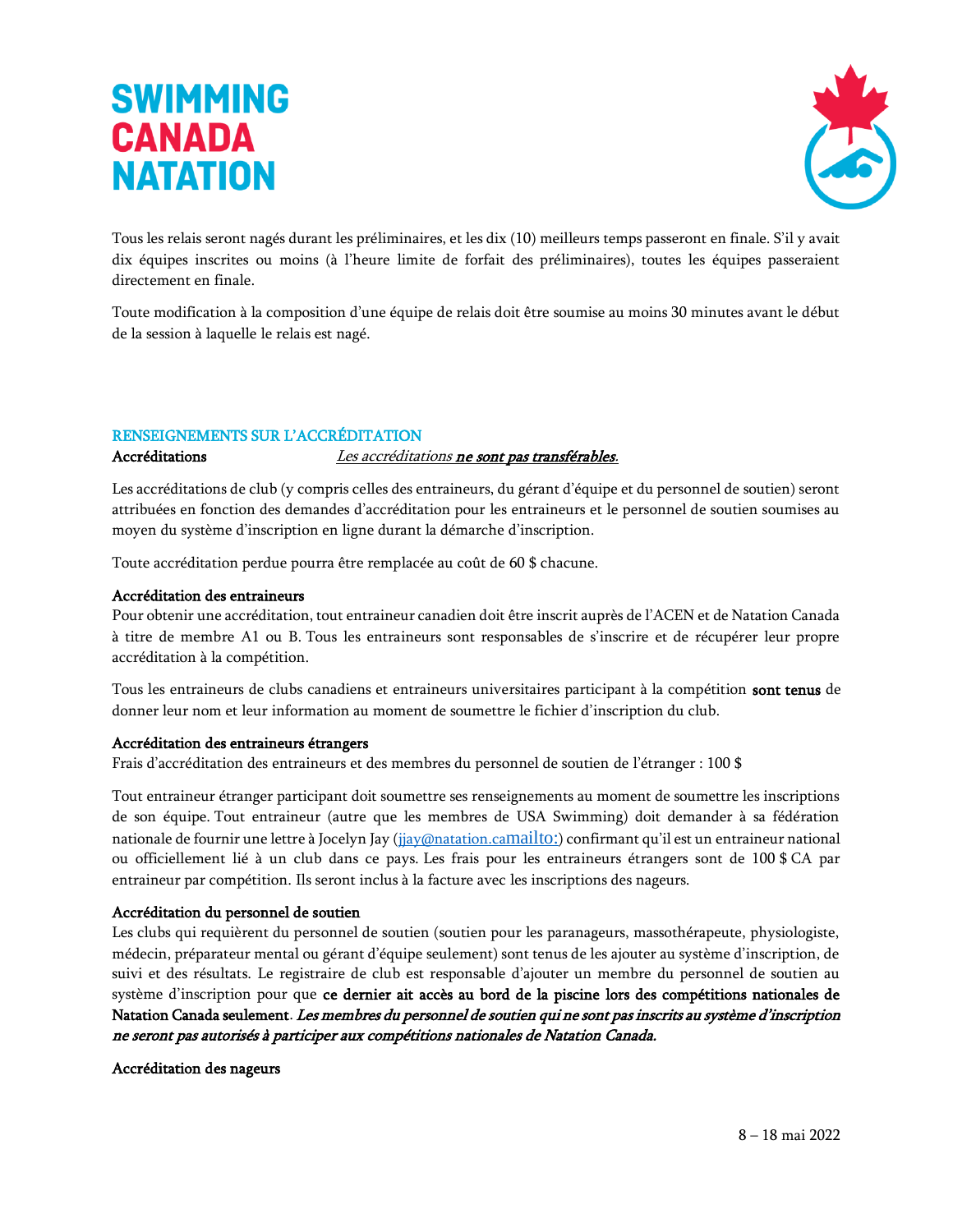![](_page_19_Picture_1.jpeg)

Les nageurs recevront une carte d'accréditation qui leur permettra d'accéder au bord de la piscine. La carte doit être visible en tout temps. L'accès à la piscine se fera par les vestiaires, après le passage au poste de contrôle principal.

La carte d'accréditation à la piscine reste la propriété de Natation Canada et peut être retirée en tout temps par l'organisme. Les utilisateurs de cette carte acceptent implicitement d'être filmés, photographiés, enregistrés et d'apparaitre dans une émission télévisée pendant la compétition à des fins de promotion de Natation Canada et de développement de la natation.

#### CLASSIFICATION DE LA PARANATATION

La classification nationale (niveau 3) sera offerte à cette compétition. Tous les nageurs doivent avoir satisfait à au moins une NQM pour s'inscrire à la compétition et procéder à la classification.

Les nageurs canadiens qui n'ont jamais eu de classification nationale (niveau 3) ou dont la date de révision de la classification de niveau 3 est en 2022 (ou avant) doivent faire une demande de classification. Les nageurs qui souhaitent faire une demande de classification sportive doivent soumettre leur demande en remplissant le formulaire accessible *ici* et en le soumettant au plus tard le mardi 12 juillet 2022.

Tous les nageurs qui se feront classifier doivent être inscrits aux épreuves suivantes : épreuve de style de nage S 200 m libre (classes sportives S1-S5) ou 400 m libre (classes sportives S6-S10) et 50 m brasse SB (classes sportives SB1-SB3) ou 100 m brasse SB (classes sportives SB4-SB10). Les nageurs qui se font classifier ne sont pas tenus de se qualifier pour ces épreuves.

Si un nageur n'a jamais été classifié au niveau 3 ou si son statut de niveau 3 doit être révisé, le nageur devrait être inscrit avec son niveau 2 ou dans sa classe sportive de niveau 3 actuelle. Des ajustements peuvent être faits si nécessaire à la suite du rendez-vous de classification, avant le début de la compétition.

Les classifications auront lieu le vendredi 22 juillet 2022 et le samedi 23 juillet 2022, et tous les nageurs doivent planifier leurs déplacements afin de se rendre disponibles à compter de 8 h 00 le vendredi 22 juillet 2022.

Vous recevrez un avis par courriel de Janet Dunn [\(jdunn@natation.ca](mailto:jdunn@natation.ca)) concernant votre rendez-vous de classification.

#### Clinique pour les officiels de paranatation (français seulement)

Quand : samedi 23 juillet 2022, 8 h 30 - 15 h Où : piscine olympique – local à confirmer Instructeur : à confirmer

#### INFORMATION CONCERNANT L'EAU LIBRE

La norme de qualification minimale pour les épreuves en eau libre concorde avec celles de la catégorie junior nationale pour le groupe d'âge et le genre d'un nageur.

Date limite d'inscription : 12 juillet 2022 à 23 h 59, heure du Pacifique. Les inscriptions tardives aux épreuves en eau libre seront acceptées jusqu'au début de la réunion technique de l'eau libre, soit le dimanche 31 juillet 2022, et les frais d'inscription seront doublés (80 \$).

Les distances suivantes et les groupes d'âge suivants seront utilisés aux fins du pointage et des prix :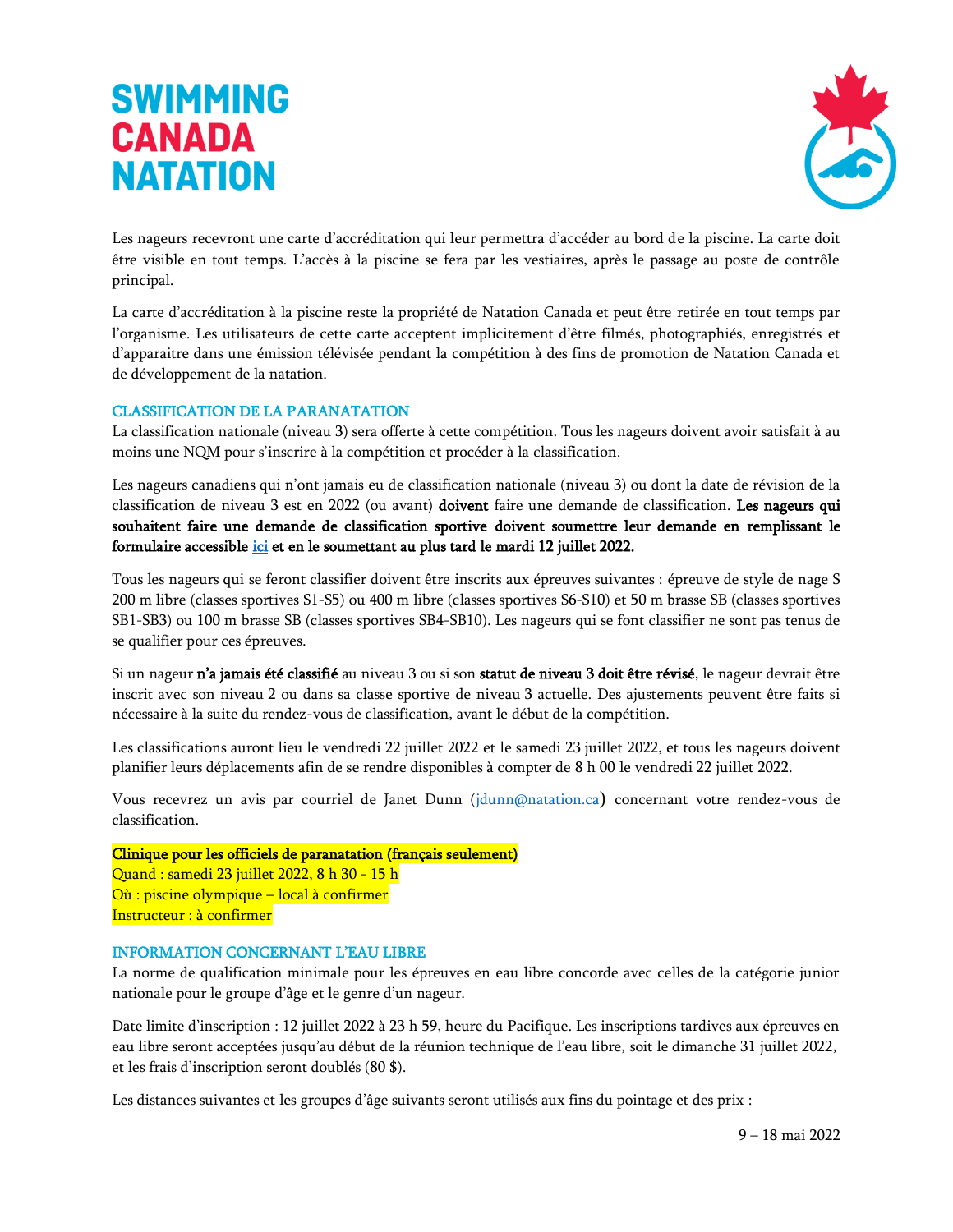![](_page_20_Picture_1.jpeg)

- 1,5 km : femmes 13-14 ans / hommes 14-15 ans
- 3,0 km : femmes 15 ans et plus / hommes 16 ans et plus

Rappel : tous les nageurs doivent se couper les ongles courts (mains et pieds) et ne peuvent porter de bijoux ou de montres.

Les épreuves en eau libre ne donneront aucun point en vue de l'obtention des bannières de championnats décernées aux meilleures équipes féminine et masculine en piscine. Cependant, elles en donneront pour l'obtention de la bannière d'équipe du championnat (hommes et femmes combinés) qui sera décernée le lundi suivant les épreuves en eau libre.

Le formulaire de renonciation et de consentement pour la participation à une compétition en eau libre sera distribué aux clubs. Les nageurs sont tenus de le faire signer par un parent ou un tuteur légal des participants âgés de moins de 18 ans, à compter du premier jour des Championnats. Les formulaires doivent être remis à la réunion technique ou être numérisés et soumis par voie électronique à l'avance à Jocelyn Jay (jjay@natation.ca).

[Le formulaire](https://www.swimming.ca/content/uploads/2021/10/Formulaire_de_renonciation_et_de_consentement_competition_en_eaul_libre_FINAL.pdf) sera téléversé sur le site web de Natation Canada avant la compétition.

#### Cliniques pour les officiels d'eau libre (français et anglais)

Niveaux 1-2 Quand : vendredi, samedi et dimanche (29-31 juillet) entre les préliminaires et les finales Où : piscine olympique – local à confirmer Instructeur : à confirmer

#### RENSEIGNEMENTS RELATIFS AUX PRIX ET AU POINTAGE

Des médailles pour les premières, deuxièmes et troisièmes places remportées par des nageurs canadiens seront remises pour les épreuves des programmes olympique et paralympique. Des médailles commémoratives seront remises aux nageurs étrangers qui auront terminé parmi les trois meilleurs.

Dans l'éventualité où un nageur n'était pas en mesure de se présenter à la cérémonie des médailles, nous prions le club de désigner une autre personne pour le remplacer. La présentation des médailles commémoratives remises aux nageurs étrangers aura lieu après la cérémonie des médailles pour les Canadiens.

- Bannière de championnat remise à la meilleure équipe canadienne féminine (piscine seulement)
- Bannière de championnat remise à la meilleure équipe canadienne masculine (piscine seulement)
- Bannière de championnat remise à la meilleure équipe canadienne combinée (piscine et eau libre)
- Prix de l'athlète canadienne féminine et de l'athlète canadien masculin ayant le meilleur pointage total par groupe d'âge (5-2-1) \*
- Prix de la paranageuse canadienne et du paranageur canadien par excellence\*\*

\*Pour les épreuves en piscine seulement. Au besoin, le nombre total de médailles d'or par athlète sera utilisé pour briser une égalité entre des athlètes. Si l'égalité persiste, le nombre total de médailles d'argent sera utilisé, puis le nombre total de médailles de bronze. Si des nageurs ont le même nombre de points et de médailles d'or, d'argent et de bronze, deux athlètes seront déclarés gagnants et recevront le prix.

\*\*Les prix de la paranageuse canadienne et du paranageur canadien par excellence seront remis en fonction des résultats obtenus par les paranageurs et paranageuses tout au long de la compétition et se baseront sur les records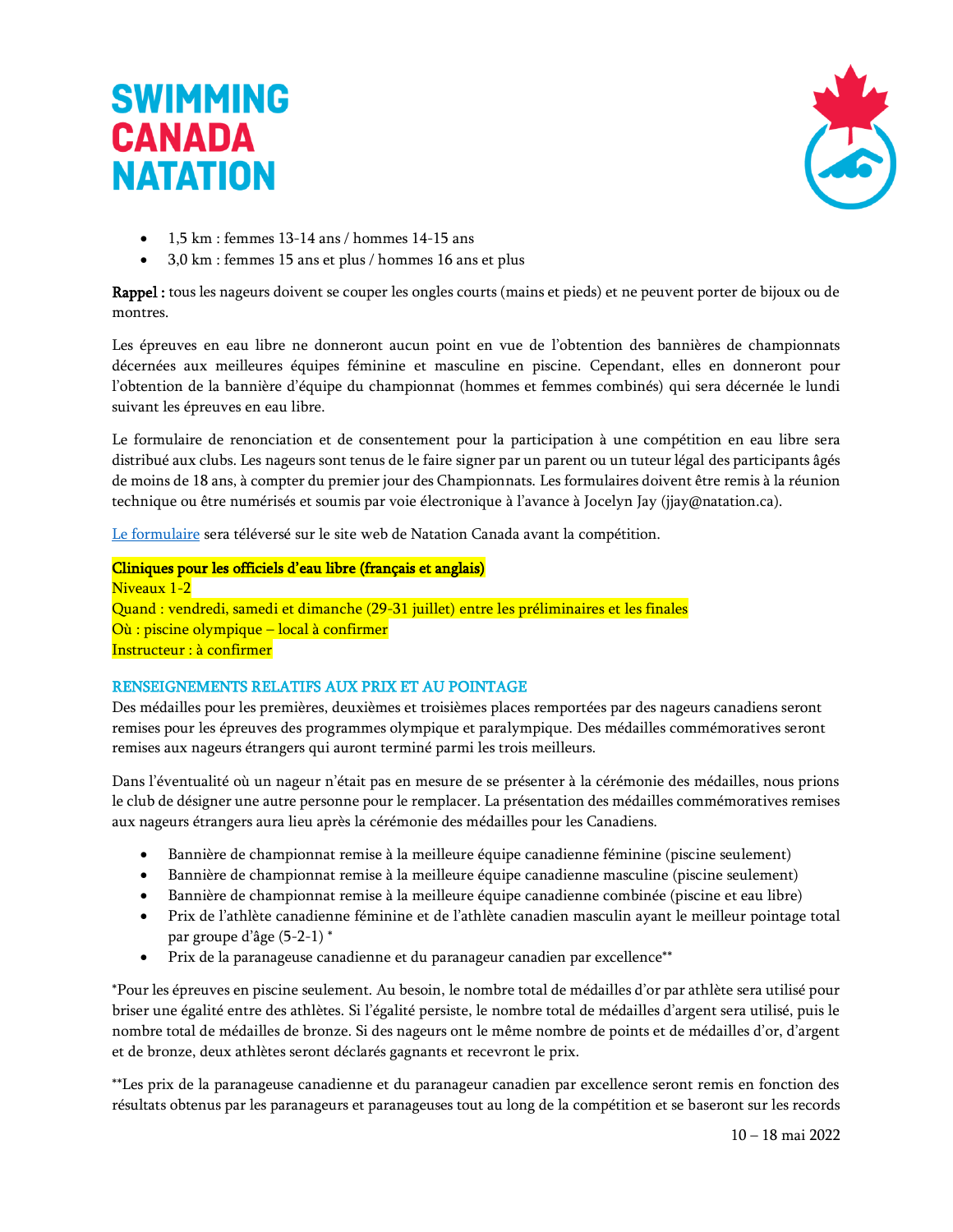![](_page_21_Picture_1.jpeg)

du monde au moyen du système de pointage paralympique canadien. Ces prix seront présentés à la fin de la compétition.

Note importante : les nageurs étrangers ne sont pas admissibles à recevoir des points pour des pointages d'équipe ou les prix décernés aux athlètes ayant le plus de points.

#### Pointage de la compétition

Points accordés aux places 1-20 par groupe d'âge et par classe multiple pour les épreuves individuelles :

50-30-20-19-18-17-16-15-14-13 et 12-9-8-7-6-5-4-3-2-1

Points accordés aux places 1-10 par groupe d'âge pour les relais : 100-60-40-38-36-34-32-30-28-26

#### CONTRÔLE ANTIDOPAGE

Les participants à cette compétition doivent savoir que des contrôles antidopage peuvent être effectués par le Centre canadien pour l'éthique dans le sport (CCES) conformément au Programme canadien antidopage.

Pour éviter de violer une règle antidopage par inadvertance, les athlètes devraient suivre les étapes suivantes :

- Vérifiez vos médicaments : consultez le DRO Global [\(www.globaldro.com\)](http://www.globaldro.com/) [http://cces.ca/medical](http://cces.ca/medical-exemptions)[exemptions](http://cces.ca/medical-exemptions) afin de connaitre les médicaments prescrits ou en vente libre ou les traitements reçus se trouvent à la liste des interdictions de l'Agence mondiale antidopage.
- Examinez les conditions de votre exemption médicale : si vous avez besoin d'utiliser une substance bannie pour des raisons médicales légitimes, visitez le [www.cces.ca/fr/exemptions-medicales](http://www.cces.ca/fr/exemptions-medicales) pour obtenir de l'information et les instructions sur la manière de demander une exemption médicale.
- Apprenez-en plus sur les risques associés à la consommation de suppléments : n'utilisez pas de supplément ou prenez des précautions importantes avant de le faire. Il est impossible de vérifier les suppléments auprès du CCES ou dans le DRO Global. Un manque de réglementation de la part de l'industrie et du gouvernement empêche de confirmer les ingrédients que contiennent les suppléments. Pour en savoir plus, visitez le [www.cces.ca/fr/supplements.](http://www.cces.ca/fr/supplements)
- Consultez les procédures de prélèvement des échantillons : cette courte vidéo vous montre les différentes étapes d'un contrôle antidopage ([www.cces.ca/fr/prelevement-des-echantillons\)](http://www.cces.ca/fr/prelevement-des-echantillons).
- Communiquez avec le CCES si vous avez des questions :
	- o Adresse courriel : [info@cces.ca](mailto:info@cces.ca)
	- o Appel sans frais : 1 800 672-7775
	- o Site web : [www.cces.ca/fr/zoneathlete](http://www.cces.ca/fr/zoneathlete)

#### RENSEIGNEMENTS SUR LES INSTALLATIONS

#### Accueil des officiels et entraineurs

Une salle d'accueil sera mise à la disposition des officiels et des entraineurs.

#### Stationnement

Piscine olympique du Parc olympique - Le stationnement du centre est payant. Cliquez [ici](https://parcolympique.qc.ca/centresportif/abonnements-2021/#Tarifs-du-stationnement) pour plus de détails.

Bassin olympique du parc Jean-Drapeau - Le stationnement est payant. Cliquez [ici](https://www.parcjeandrapeau.com/fr/stationnement/) pour plus de détails et déroulez vers le bas jusqu'à la mention de l'île Notre-Dame.

#### Vestiaires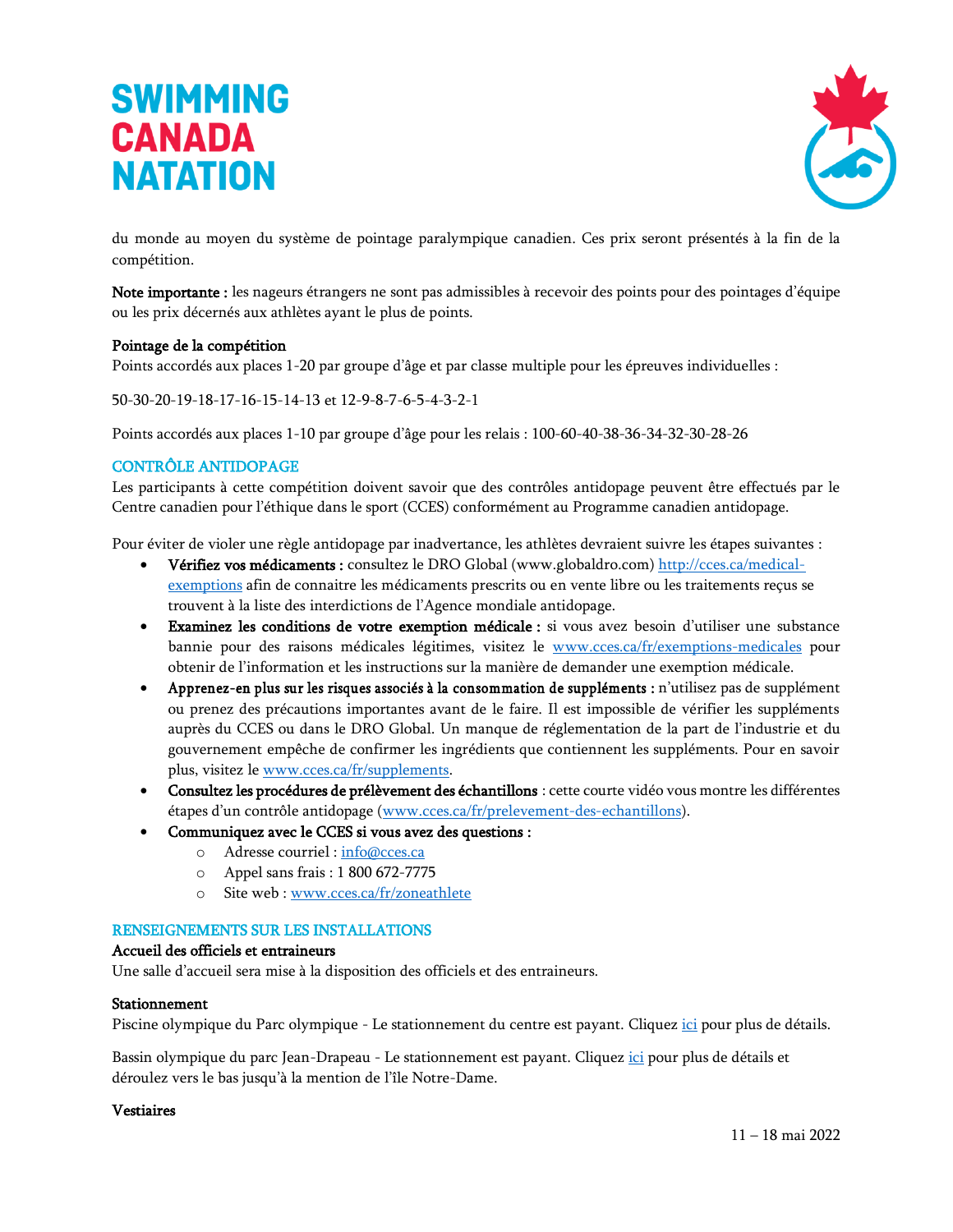![](_page_22_Picture_1.jpeg)

Les vestiaires de la piscine sont dotés de casiers.

#### RENSEIGNEMENTS DE VOYAGE

#### Hébergement à l'hôtel

La liste des hôtels pour cette compétition se trouve au<https://www.swimming.ca/fr/ressources/divers/hotel/>

#### Partenaire de location de voitures de Natation Canada

Avis Rent a Car : pour louer un véhicule, visitez le [www.swimming.ca/fr/ressources/divers/outils-de-voyage/.](http://www.swimming.ca/fr/ressources/divers/outils-de-voyage/)

#### Mises à jour du document

Pour obtenir des renseignements ou les mises à jour du document, veuillez consulter le site web de Natation Canada.

Ce document a été rédigé en anglais et traduit en français. S'il y a des divergences entre les deux versions, la version anglaise prévaudra.